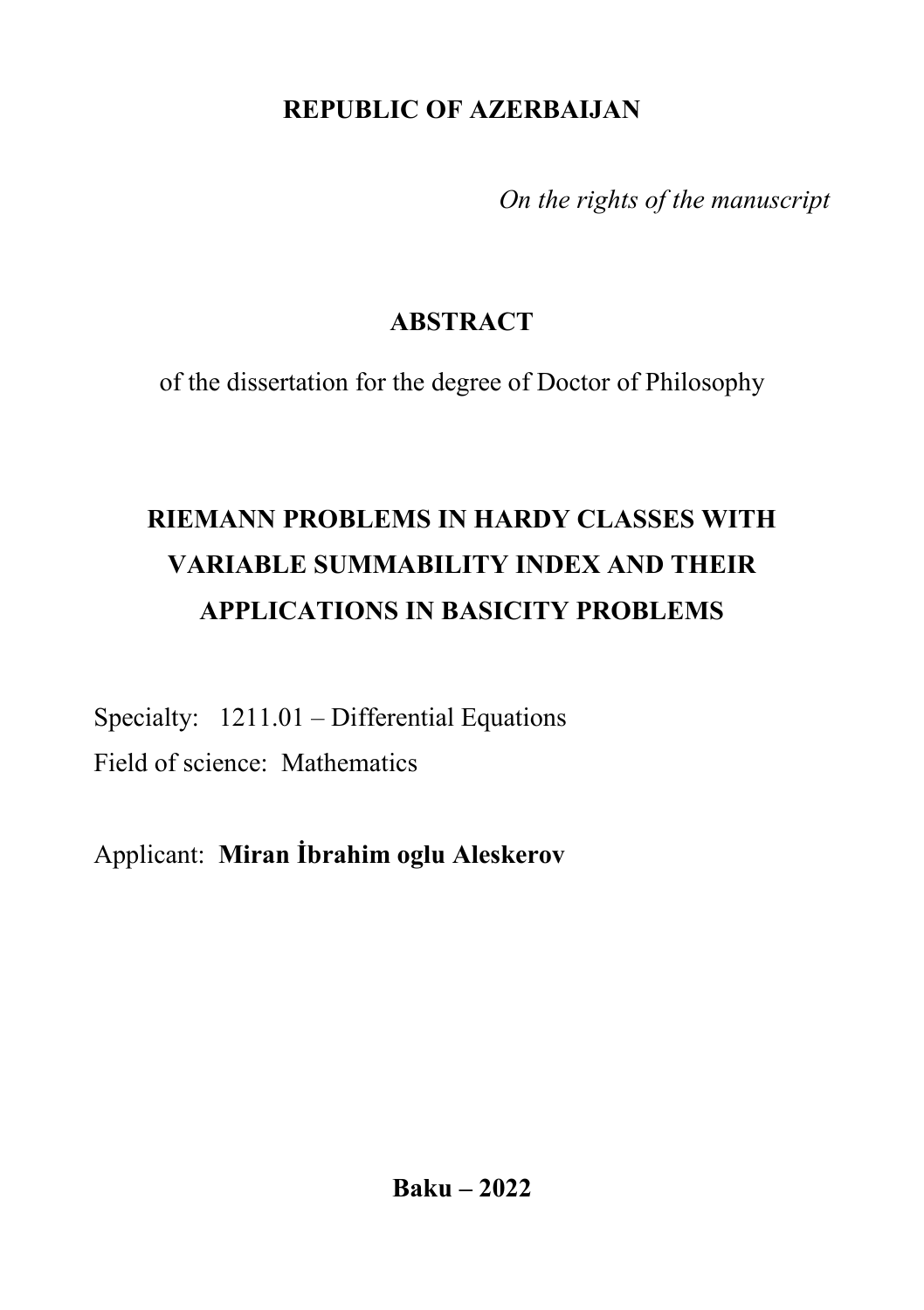The work was performed at the department of "Mathematical analysis" of the Ganja State University.

**Scientific supervisor:** corr.-member of the ANAS, professor

#### **Bilal Telman oglu Bilalov**

**Official opponents**: doctor of sciences in math., prof. **Bahram Ali oglu Aliyev**

doctor of sciences in math., prof.

**Mahir Mirzakhan oglu Sabzaliyev**

cand. of phys.-math. sc., assoc. prof.

#### **Shirmayil Hasan oglu Bagirov**

Dissertation council ED 1.04 of Supreme Attestation Commission under the President of the Republic of Azerbaijan operating at the Institute of Mathematics and Mechanics of the National Academy of Sciences of Azerbaijan.

Chairman of the Dissertation council:<br>corr.-member of the NASA, doctor of phys.-math. sc., prof.  $\overline{M}$ 

 $\frac{1}{2}$ 

\_\_\_\_\_\_\_\_\_\_\_\_\_\_\_ **Misir Jumail oglu Mardanov**

Scientific secretary of the Dissertation council:

candidate of phys.-math. sc.

Abdurrahim Farman oglu Guliyev

Chairman of the scientific seminar.

academician, doctor of phys.-math. sc., prof. Yusif Abulfat oglu Mamedov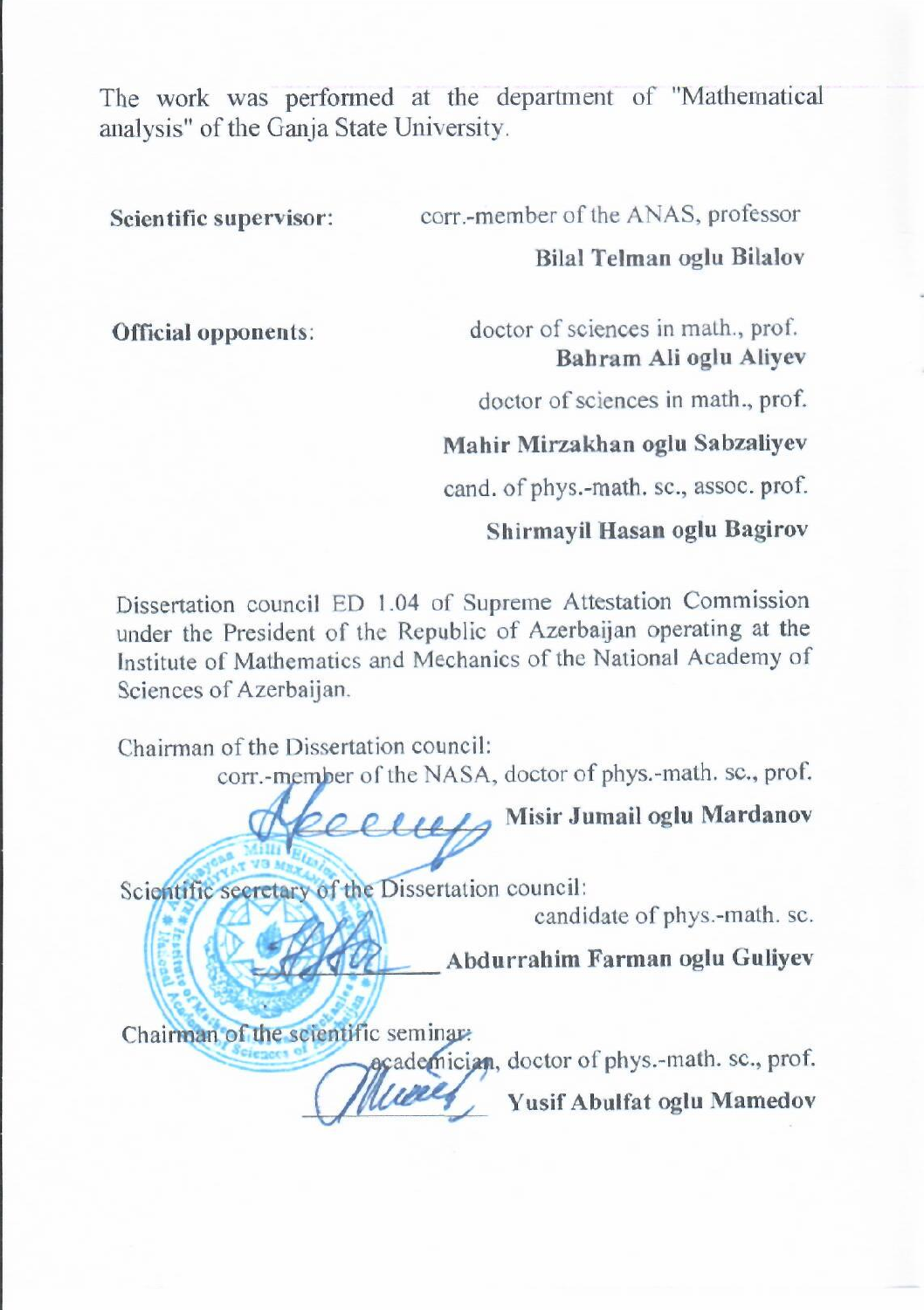#### **GENERAL CHARACTERISTICS OF WORK**

 **Relevance and degree of development of the topic.** Almost all branches of natural science face the problems of approximating large scale objects by the lesser or simpler ones. Such problems arise, for example, in theory of equations (e.g., Fourier method for solving partial differential equations), in spectral theory of linear operators, in harmonic analysis, in theory of nonharmonic Fourier series (nonharmonic analysis), in signal theory, in frame theory, in wavelet analysis, in image recognition theory, etc. Approximation by perturbed trigonometric systems in different function spaces is one of such problems. For example, when solving many partial differential equations of elliptic or mixed type in special domains there arise perturbed systems of sines or cosines, which, in turn, requires the study of basis properties (completeness, minimality, basicity, etc.) of these systems in various function spaces induced by differential equations. Note that this field has a long and rich history. Classical theorems of Runge and Walsh (as well as Weierstrass theorem) on approximation of continuous functions on the (closed or open) Jordan curves by polynomials or rational functions can be attributed to this field.

Since recently (from the late 20th Century), in the context of some problems of mathematics (for example, in the study of smoothness properties of the Jacobian of mapping), mechanics and mathematical physics, there has been great interest in the study of different problems in non-standard function spaces, such as Lebesgue spaces with variable summability index, Morrey-type spaces, grand spaces, etc. A lot of monographs and review articles have been dedicated to this field. So there arises a necessity to study approximation problems in these spaces.

This thesis is dedicated to the study of basis properties of the single exponential system

$$
a(t)e^{\text{int}} - b(t)e^{-\text{int}}, \quad n \in N,
$$
 (1)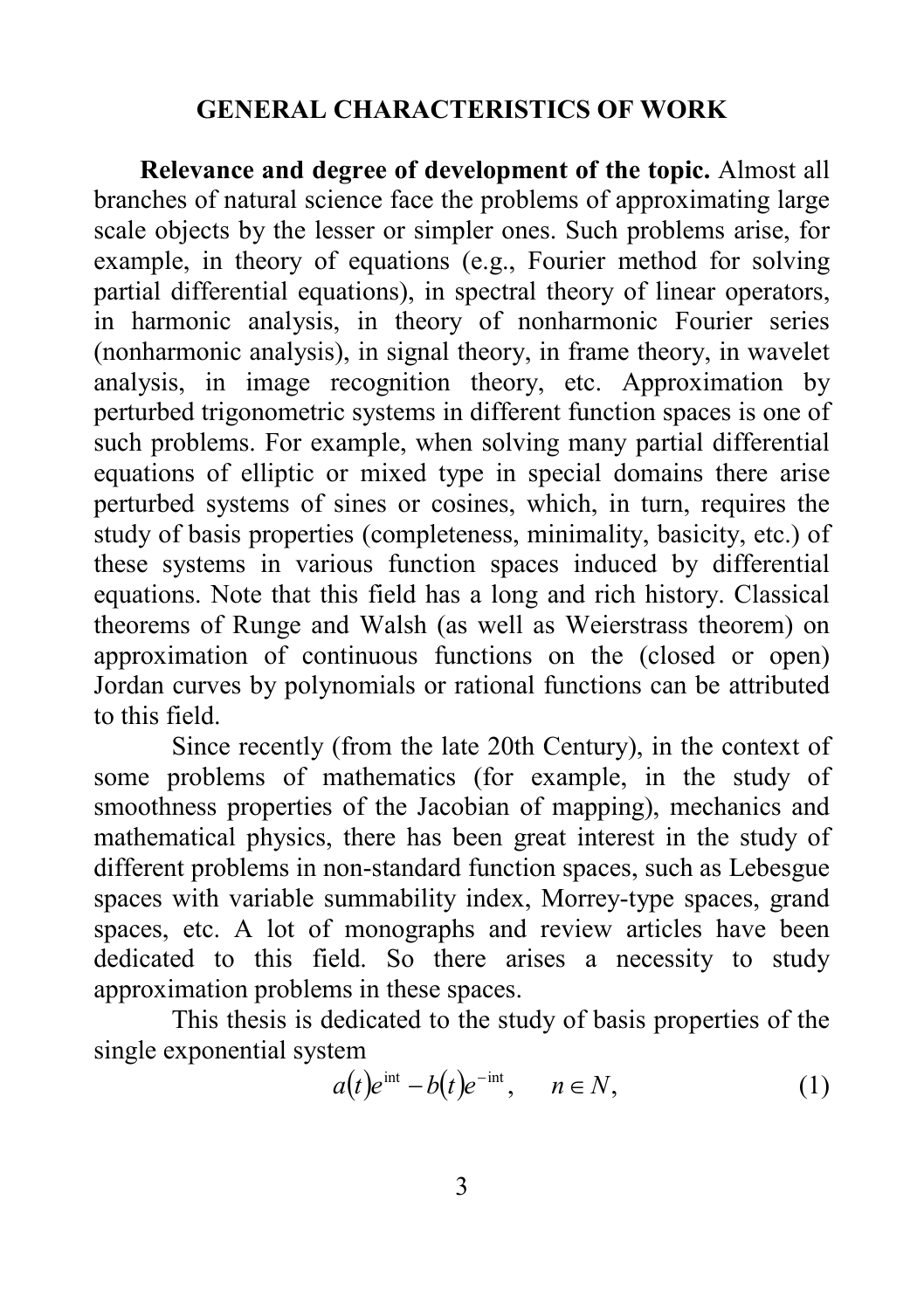with complex-valued coefficients  $a(t) = |a(t)|e^{i\alpha(t)}$ ,  $b(t) = |b(t)|e^{i\beta(t)}$ , the perturbed exponential system

$$
\exp[i(nt + \gamma(t)\text{sigma}]), n \in Z,
$$
 (2)

and the system of cosines

$$
1 \cup \cos(nt + \gamma(t)), \ \ n \in N,
$$
 (3)

where  $\gamma(.)$  is in general a complex-valued function, in the Lebesgue spaces  $L_{p(.)}(0,\pi)$  *(in cases (1) and (3)) and*  $L_{p(.)}(-\pi,\pi)$  *(in case (2))* with variable summability index  $p(.)$ , respectively. Trigonometric systems are special cases of the systems (1)-(3). The interest in various special cases of the sequence (1) is aroused by their significant use in many applied problems. For example, when solving the problems of spectral theory of differential operators, A.V.Bitsadze, V.A.Ditkin, S.M.Ponomarev and E.I.Moiseev had to consider the approximation properties of very special cases of the system  $(1)$ .

Special cases of the system  $\{\sin(nt - \alpha(t))\}_{t=1}^{\infty}$ , where  $\alpha(t)$  is a piecewise Hölder function on the interval  $[0, \pi]$ , occur in the study of the equations of hydrodynamics. Gabov S.A. and Krutitski P.A. considered a non-stationary problem of diffraction of stable internal wave on a barrier installed on the bottom of a channel, when the wave exitation is happening due to small fluctuations of the barrier. So, in Cartesian coordinates  $(x, z)$ , the dynamics of small twodimensional motions of a fluid exponentially stratified along the *z* axis in Boussinesq approximation is described by the Sobolev equation

$$
\frac{\partial^2}{\partial t^2} \Delta u + \omega_0^2 u_{xx} = 0; \ \Delta = \frac{\partial^2}{\partial x^2} + \frac{\partial^2}{\partial z^2}.
$$

The considered fluid fills the channel

$$
\Omega = \{(x; z): -\infty < x < +\infty \,, \, 0 < z < \pi\}.
$$

Let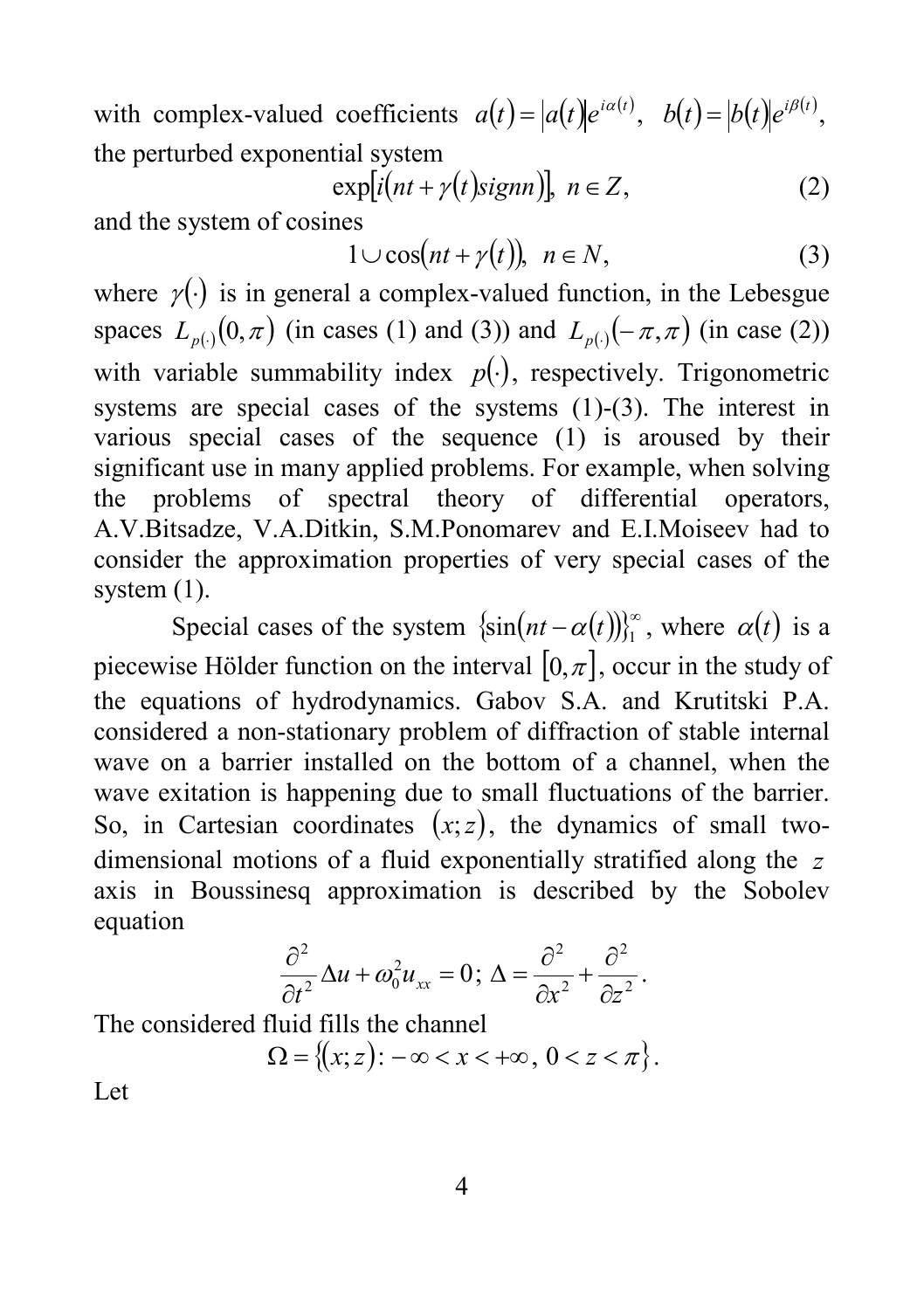$$
I = [0, \pi], I_1 = [0, \alpha], \Gamma = \{(x; z): x = 0, z \in I\},
$$
  

$$
\Gamma_1 = \{(x; z): x = 0, z \in I_1\},
$$

**Problem.** Find the function  $u(x; z; t)$ , whish is defined and continuous on  $\Omega \times [0, \infty)$ , satisfies the equation  $\frac{\partial}{\partial t^2} \Delta u + u_{xx} = 0$ 2  $\frac{\partial^2}{\partial t^2} \Delta u + u_{xx} =$  $\frac{u}{t^2} \Delta u + u_{xx} = 0$  in  $(\Omega \setminus \Gamma) \times (0, \infty)$  in the classical sense, initial conditions  $u(x; z;0) = u_r(x; z;0) = 0$ ,  $\forall (x; z) \in \Omega$ , boundary conditions  $u/_{z=0} = u/_{z=\pi} = 0$  on the walls of the channel  $\Omega$  and boundary condition  $u = f(t; z)$  on  $\Gamma_1$ , where  $f(t; z) \in C_0^{(2)}$  [[0, $\infty$ ),  $C^{(2, \lambda)}(I_1)$ ] and  $\lambda \in (0,1]$  is a Hölder coefficient.

To construct the explicit solution of this problem, the expansion of the given function with respect to the system

$$
V_n(z) = \begin{cases} \sin nz, z \in I_1; \\ \cos nz, z \in I \setminus I_1 \end{cases}
$$

is used. The study of similar problem in Sobolev spaces requires the knowledge of basicity properties of the system  ${V_{n}}_{n\in\mathbb{N}}$  in the corresponding function spaces.

Basis properties of the systems (1)-(3) in the Lebesgue spaces  $L_p$ ,  $1 < p < +\infty$ , have been fully studied by B.T.Bilalov. Basicity of the systems of sines  $\{\sin(n-\alpha)t\}_{n\in\mathbb{N}}$  and the systems of cosines  ${cos(n - \alpha)}_{n \in \mathbb{Z}}$ , where  $\alpha \in R$  is a real parameter, in the Lebesgue spaces  $L_{p(·)}(0,\pi)$  with variable summability index  $p(·)$  has been studied by B.T.Bilalov and Z.G.Huseynov. These authors first consider the basicity of the exponential system  $\{\exp i(n - \alpha \operatorname{sign} n)t\}_{n \in \mathbb{Z}}$  in  $L_{p(\cdot)}(-\pi, \pi)$ , and then, using the obtained results, they find the basicity conditions of corresponding systems of sines and cosines. T.R.Muradov considered the exponential system  $\{\exp i(nt - \alpha(t)\sigma) \}_{n \in \mathbb{Z}}$ , where  $\alpha(\cdot)$  is a piecewise Hölder function on  $[-\pi,\pi]$ , and found a sufficient condition for the basicity of this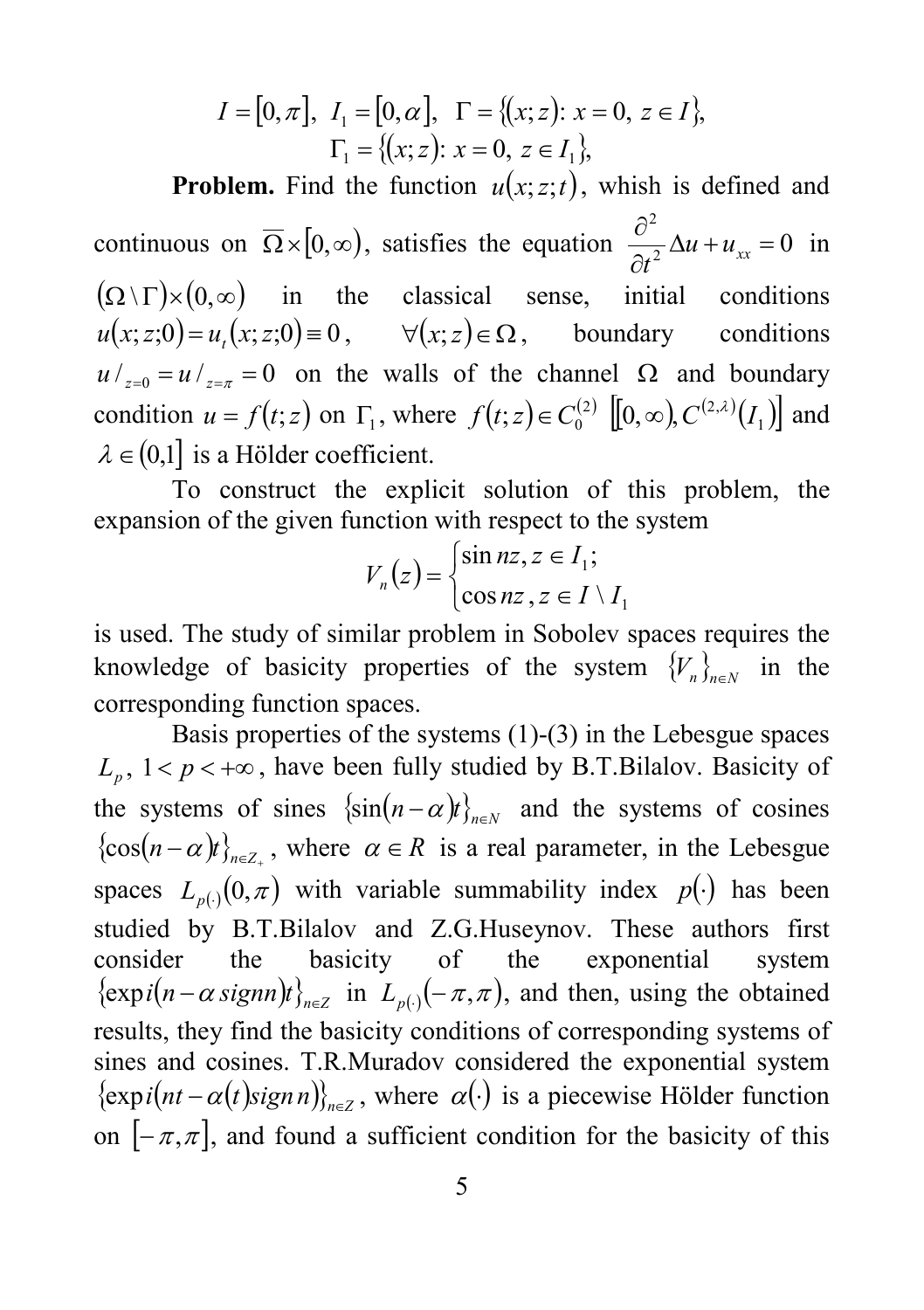system in the spaces  $L_{p(.)}(-\pi,\pi)$ . N.P.Nasibova considered the exponential system  $\{ \exp i(nt + \gamma(t) \text{sigma} t \}_{n \in \mathbb{Z}}$ , where  $\gamma(t) = \alpha t + \beta \text{signt}, \ \alpha; \beta \in R$ , is a piecewise linear function. She found sufficient conditions on the parameters  $\alpha$  and  $\beta$ , which provide that this system forms a basis for the weighted space  $L_{p(\cdot),\rho}(-\pi,\pi)$  when the weight  $\rho(\cdot)$  has an exponential form.

In this thesis, the systems  $(1)-(3)$  are considered in the Lebesgue spaces  $L_{p(r)}$  with variable summability index  $p(r)$ . We consider the case where  $\arg a(t)$ ,  $\arg b(t)$  and  $\gamma(t)$  are piecewise continuous functions which may have an infinite number of discontinuity points of the first kind. To study the basis properties of these sysems, we use Runge's method of boundary value problems of the theory of analytic functions. Unlike ordinary cases, our boundary value problem has some particularities. Namely, the coefficient and the right-hand side of the problem satisfy some conditions. This, in turn, affects the solvability of this problem in the Hardy classes with variable summability index and the basicity conditions of the systems (1)-(3) in the spaces  $L_{p(\cdot)}$ .

**Object and subject of research** Lebesgue spaces with variable summability index, Hardy classes with variable summability index, Riemann boundary value problems, basicity of perturbed trigonometric systems.

 **The goal and objectives of the study.** The main purpose of this research is to establish the solvability of the Riemann boundary value problems with Carleman shift in the Hardy classes with variable summability index and to find necessary and sufficient conditions on the jumps of arguments of the coefficients of the problem which provide the basicity of the considered single exponential systems in the Lebesgue spaces  $L_{p(\cdot)}(0,\pi)$  with variable summability index  $p(.)$ .

**General technique of studies.** Our approach to the considered problem dates back to A.V.Bitsadze. It consists of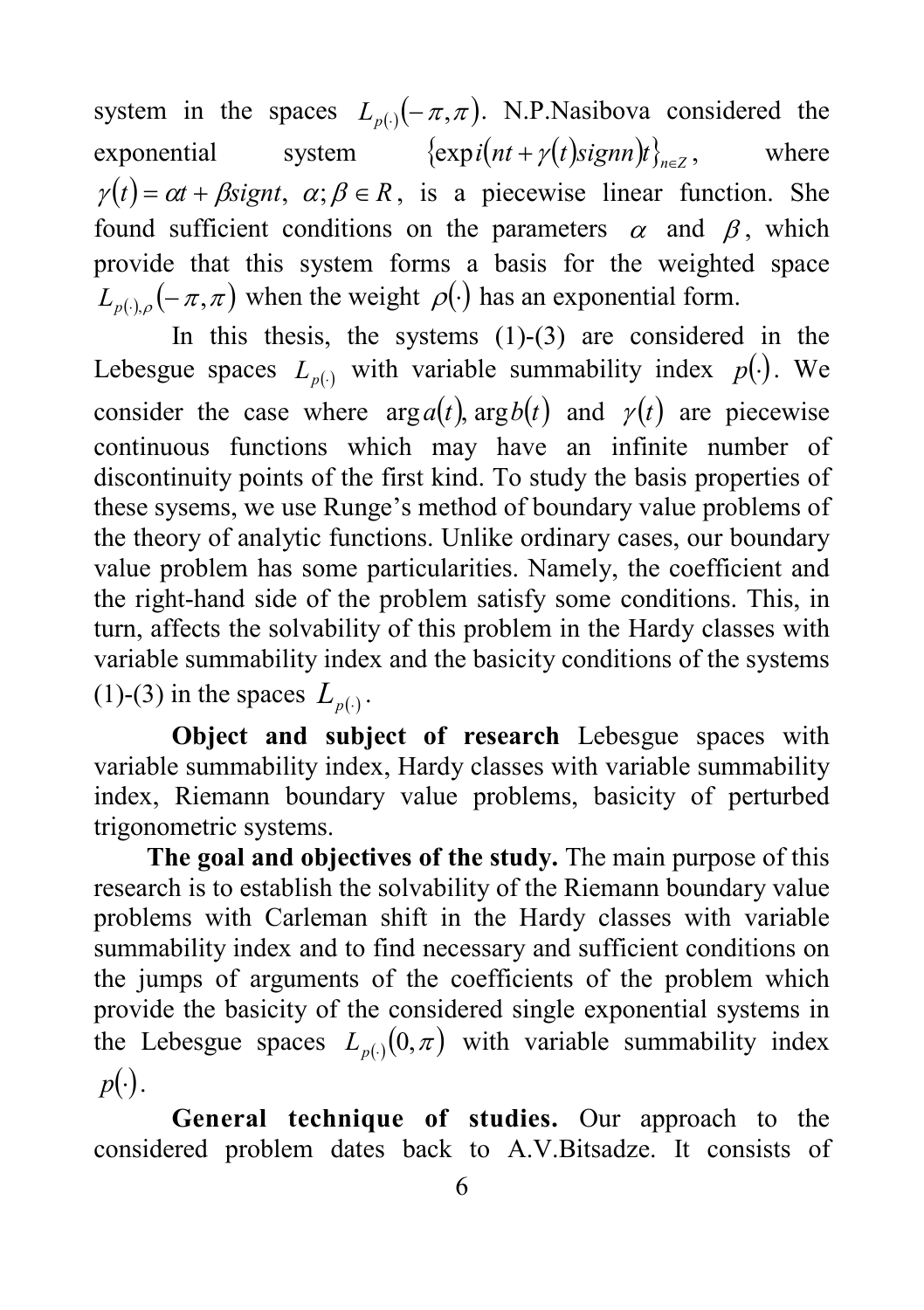reducing the original problem to some conjugation problem in corresponding classes of analytic functions. This approach has been<br>successfully used by S.M.Ponomarev, A.N.Barmenkov, successfully used by S.M.Ponomarev, A.N.Barmenkov, G.G.Devdariani, B.T.Bilalov, etc. Research method used in this work is a generalization of the method developed by B.T.Bilalov.

 **Main provisions of dissertation.** Chapter 1 of this thesis is a preparation for obtaining main results. It contains definitions of Lebesgue spaces and Hardy classes with variable summability index and their basic properties. In this chapter we consider a special Riemann problem with Carleman shift on the unit circumference and we find sufficient conditions on the coefficients of this problem which provide the solvability of this problem in the considered Hardy classes.

In Chapter 2, the results obtained in Chapter 1 are applied to the basicity problems of single exponential systems in the Lebesgue spaces  $L_{p(0)}(0,\pi)$  with variable summability index  $p(\cdot)$  on  $(0,\pi)$ . These systems are the generalizations of perturbed systems of sines and cosines arising in the theory of differential equations.

In Appendix, an analog of the well-known Riesz theorem for the classes  $H_n^+$  is considered. Namely, its validity for an arbitrary measurable subset of  $(-\pi, \pi)$  is proved.

**Scientific novelty.** The following main results are obtained in this work:

- homogeneous Riemann problem is considered in the case where the coefficient of the problem satisfies some condition on a semicircumference and the general solution of this problem is constructed;

- nonhomogeneous Riemann problem is considered in the case where the coefficient of the problem and its right-hand side satisfy some conditions on a semicircumference and the sufficient condition is found which provides the solvability of this problem in the Hardy classes with variable summability index;

- single exponential system (1) with the complex-valued coefficients  $a(t)$ ,  $b(t)$  is considered in the case where the arguments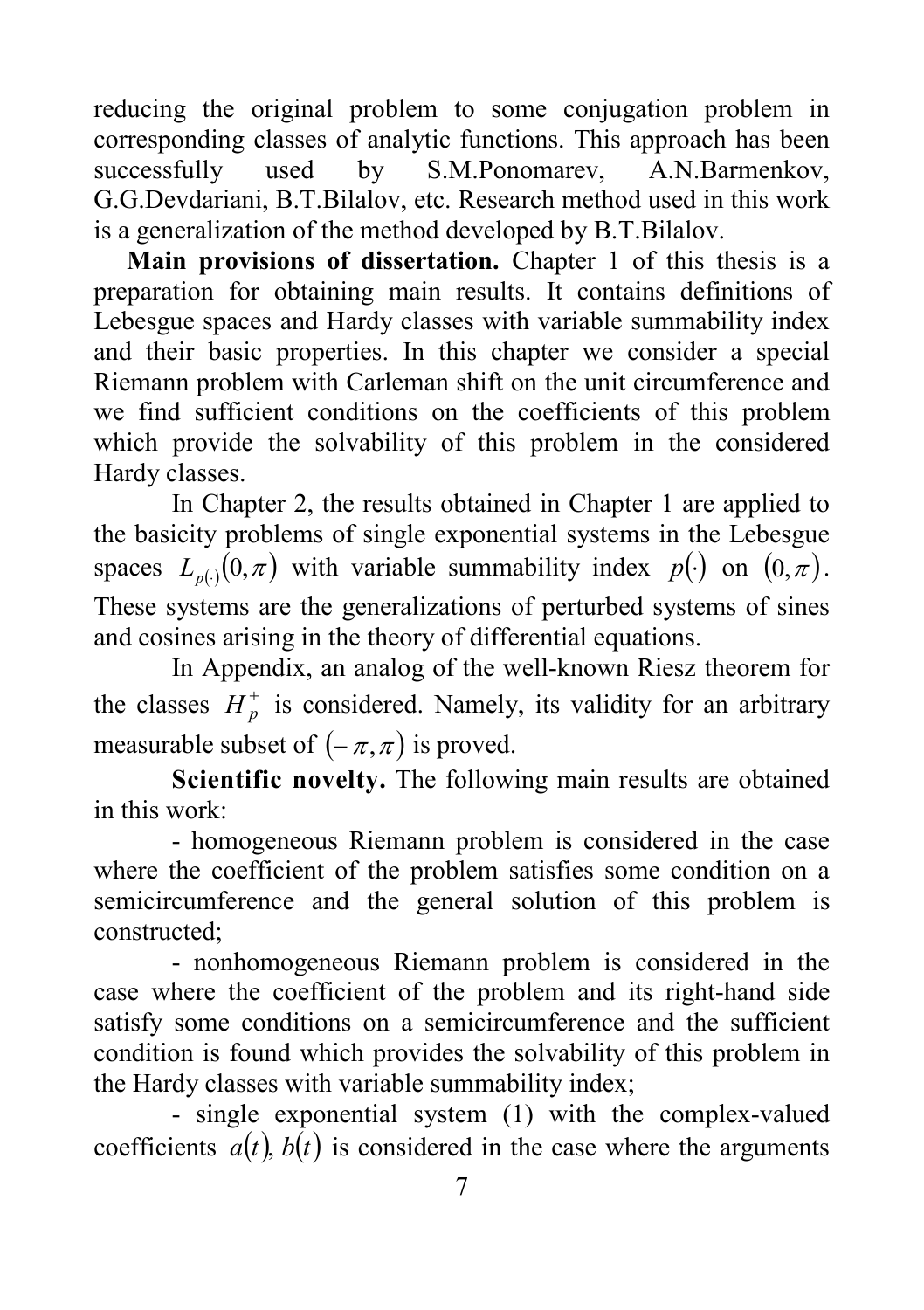$\arg a(t)$  and  $\arg b(t)$  may have an infinite number of discontinuity points of the first kind on  $[0, \pi]$  and the sufficient and necessary condition on the jumps of the function  $\arg a(t) - \arg b(t)$  is found which provides that this system forms a basis for  $L_{p(·)}(0, \pi)$ ;

- exponential system (2) with a piecewise continuous phase  $\gamma(\cdot)$ , which is odd on  $[-\pi,\pi]$  and may have an infinite number of discontinuity points of the first kind, is considered on  $[-\pi, \pi]$  and the sufficient condition on the jumps of the function  $\gamma(\cdot)$  is found which provides that this system forms a basis for  $L_{p(·)}(-\pi, \pi)$ ;

- system of cosines (3) with a piecewise continuous phase  $\gamma$ (.) is considered and, using the results obtained for the exponential system (2), the sufficient and necessary condition for the basicity of (3) in  $L_{p(.)}(0, \pi)$  is found.

**Theoretical and practical value of the study.** Results obtained in this thesis can be used in the construction of explicit solution of some problems of hydrodynamics, in spectral theory of non-self-adjoint differential operators, in approximation theory, in theory of nonharmonic Fourier series, etc.

**Approbation and application.** The main results of this work have been presented in the seminar of the Department of "Nonharmonic Analysis" of the Institute of Mathematics and Mechanics of the NAS of Azerbaijan led by professor B.T.Bilalov, in the 7-th International Conference on Mathematical Analysis, Differential Equation & Their Applications MADEA-7, 2015, Baku, International Workshop on Non-Harmonic Analysis and Differential Operators, 2016, Baku, in the International Conference on Operators, Functions, and Systems of Mathematical Physics, 2019, Baku, and in the 4-th International Conference on Mathematical Advances and Application, 2021, Istanbul.

**Personal contribution of the author.** All the results obtained in the work are the personal contribution of the author.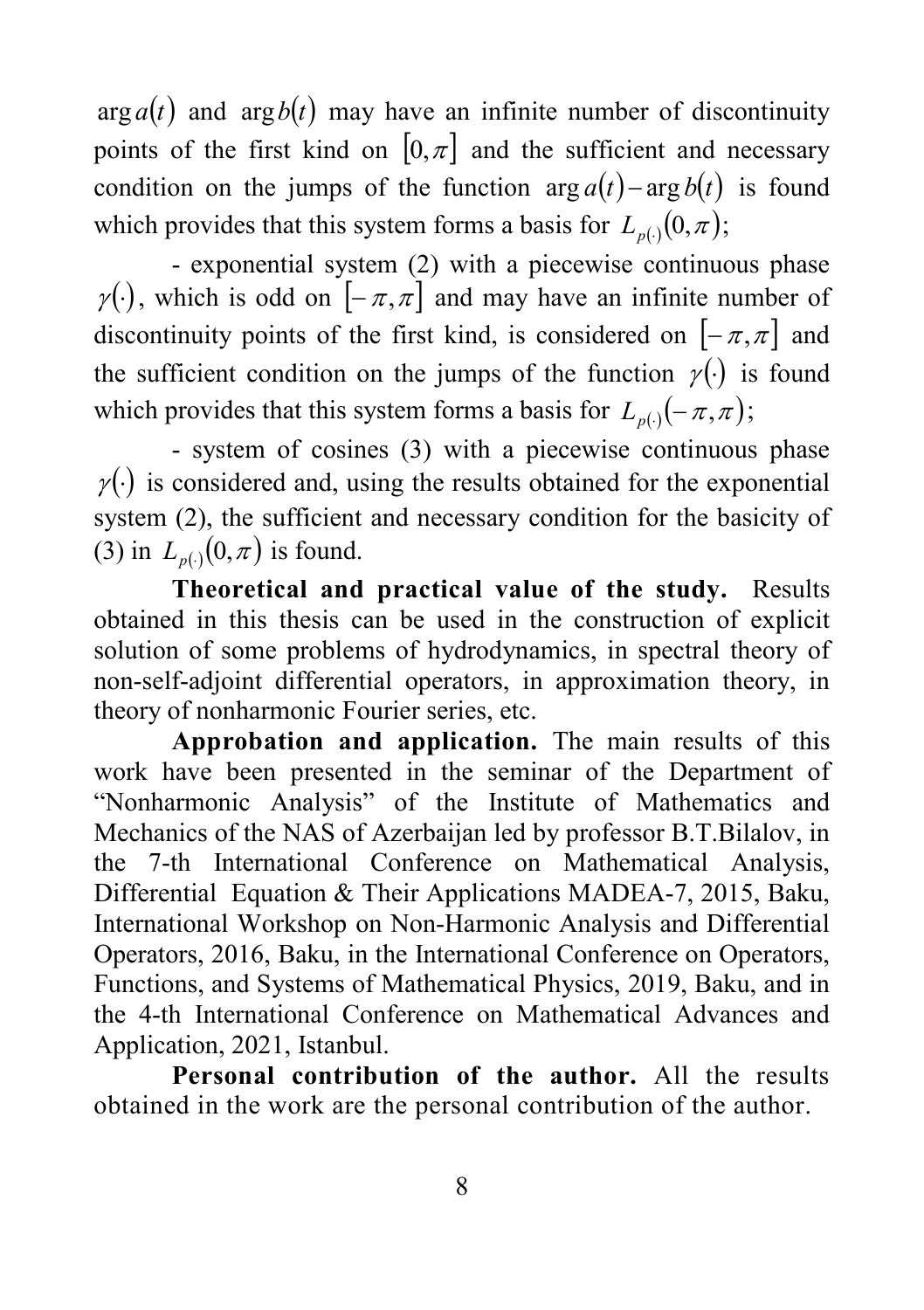**Publications of the author.** The main results of the work-6 of them were published in the recommended journals of the EAC under the President of the Republic of Azerbaijan (3 of them in Scopus and 1 [Zentralblatt MATH\)](https://zbmath.org/), conference materials -5 (5 of them were published on international journals, 2 - abroad ).

 **The name of the institution where the dissertation was completed**. The work was performed at the department of "Mathematical analysis" of the Ganja State University.

 **Volume and structure of the dissertation** (in signs, indicating the volume of each structural unit separately).

The dissertation consists  $\sim$  201489 characters (title page – 395, content  $\sim$  1094 and introduction  $\sim$  56000 знаков characters, I chapter  $\sim 60000$  character, II chapter  $\sim 82000$  character and conclusion – 4000 character) and the list of used literature consists of 97 items.

## **THE CONTENT OF THE DISSERTATION**

This thesis consists of introduction, two chapters and reference list.

In the introduction, the relevance of the dissertation is substantiated, a brief summary of the results related to the content of the work is given and the main results are commented.

**Chapter 1** is fully dedicated to the solvability of special Riemann boundary value problems in the Hardy classes with variable summability index. First, the homogeneous Riemann problem is considered in the case where the coefficient of the problem satisfies some condition on  $[-\pi,\pi]$ , in other words, the values of the coefficient on  $(-\pi,0)$  are defined by its own values on  $(0,\pi)$  in a special way. It is assumed that the argument of the coefficient may have an infinite number of discontinuity points of the first kind. Under some conditions on the argument of the coefficient, the general solution of the homogeneous Riemann problem is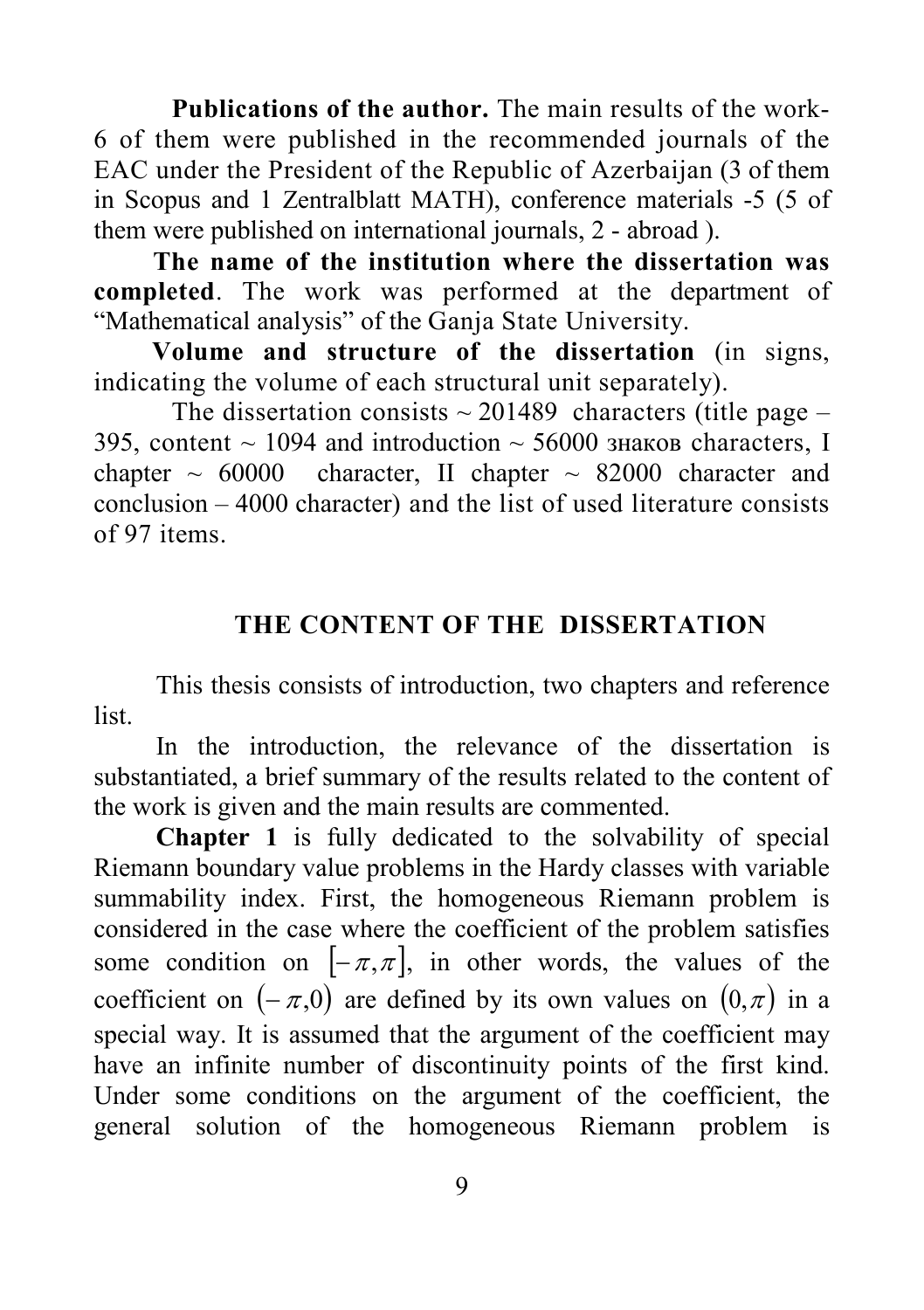constructed. Unlike the usual case, the special form of the coefficient allows expanding the condition on the argument of the coefficient. Then the nonhomogeneous Riemann problem is considered in the case where the coefficient and the right-hand side of the problem satisfy special conditions. Sufficient condition for solvability of nonhomogeneous problem in the Hardy classes with variable summability index is found in case where the right-hand side belongs to the Lebesgue space  $L_{p(.)}(0,\pi)$ . These conditions differ from those in cases where the coefficient and the right-hand side of the problem are defined independently on the whole of  $[-\pi, \pi]$ .

In **1.1**, standard notation, basic concepts of basis theory and some facts from the theory of Cauchy-type integrals are stated.

We will need some facts from the theory of Lebesgue spaces with variable summability index. Let  $p: [-\pi, \pi] \rightarrow [1, +\infty)$  be some Lebesgue-measurable function. Denote the class of all measurable (with respect to Lebesgue measure) functions on  $[-\pi,\pi]$  by  $\mathcal{L}_0$ . Also denote

$$
I_p(f) \stackrel{\scriptscriptstyle def}{=} \int\limits_{-\pi}^{\pi} |f(t)|^{p(t)} dt.
$$

Let

$$
\mathcal{L} \equiv \Big\{ f \in \mathcal{L}_0 : I_p(f) < +\infty \Big\}
$$

With regard to ordinary linear operations of adding functions and multiplication by a number, for  $p^+ = \sup \text{y} \text{y} \text{z} \text{z} \text{z} \text{z} + \infty$ ,  $\text{z}$  becomes a linear space. With respect to the norm

$$
\|f\|_{p(\cdot)} \stackrel{\text{def}}{=} \inf \left\{ \lambda > 0 : I_p\left(\frac{f}{\lambda}\right) \le 1 \right\},\
$$

*L* is a Banach space, denoted by  $L_{p(⋅)}$ . Let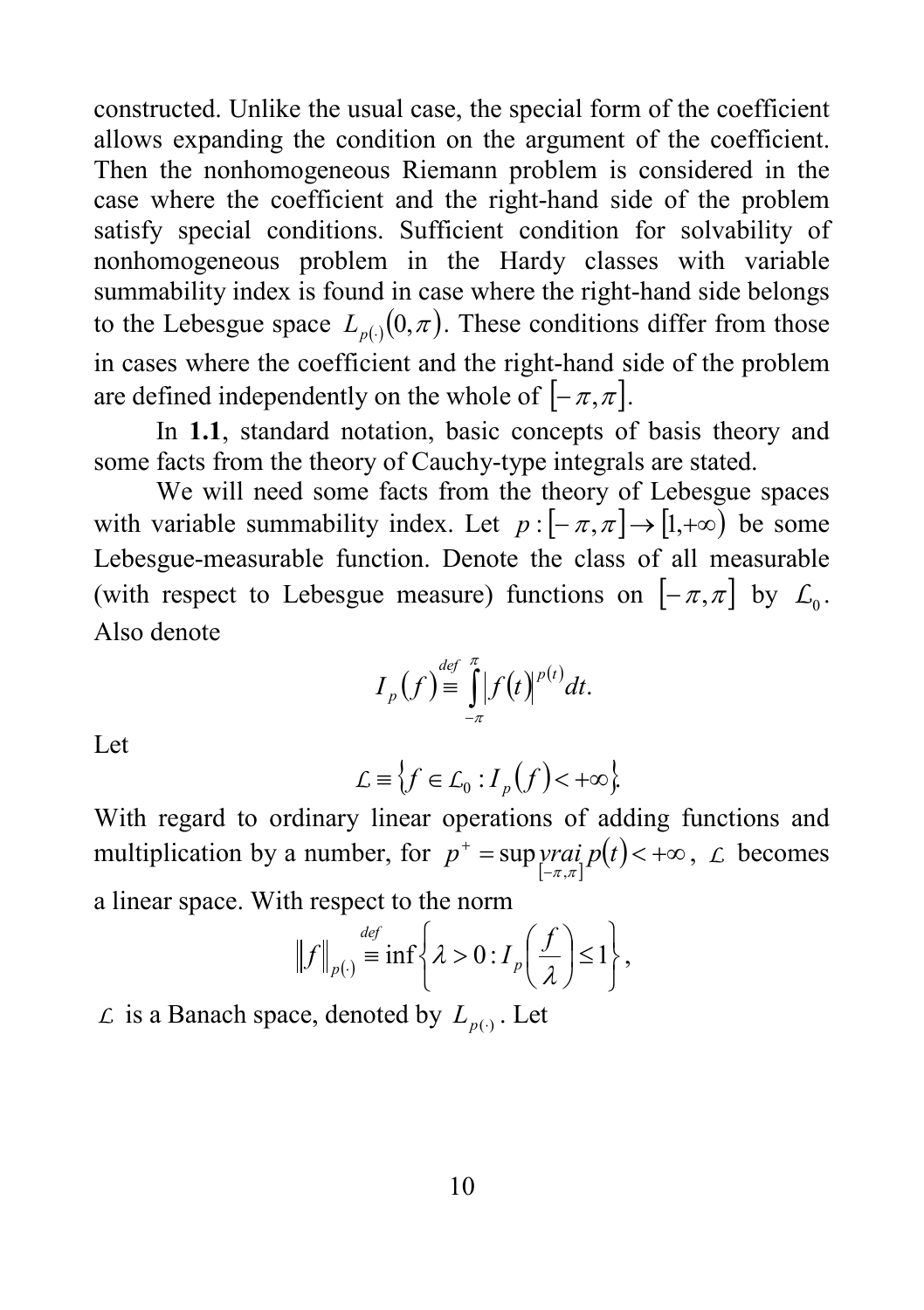$$
WL \stackrel{\text{def}}{=} \{p : p(-\pi) = p(\pi); \exists C > 0, \quad \forall t_1, t_2 \in [-\pi, \pi] : |t_1 - t_2| \le \frac{1}{2} \implies
$$

$$
\Rightarrow |p(t_1) - p(t_2)| \le \frac{C}{-\ln|t_1 - t_2|} \}.
$$

Throughout the work,  $q(.)$  denotes the function conjugate to *<sup>p</sup>*(⋅): ( ) ( ) <sup>1</sup> <sup>1</sup> <sup>1</sup> <sup>+</sup> <sup>≡</sup> *<sup>p</sup> <sup>t</sup> <sup>q</sup> <sup>t</sup>* . Let [ ] *<sup>p</sup> vrai <sup>p</sup>*(*t*) <sup>π</sup> ,<sup>π</sup> inf <sup>−</sup> <sup>−</sup> <sup>=</sup> , [ ] *<sup>p</sup> vrai <sup>p</sup>*(*t*) <sup>π</sup> ,<sup>π</sup> sup <sup>−</sup> <sup>+</sup> = .

Define the weighted Hardy classes  $H^{\pm}_{p(\cdot),\rho}$ . By  $H^{\pm}_{p_0}$  we denote the usual Hardy class, where  $p_0 \in [1, +\infty)$  is some number. Let  $H^{\pm}_{p(\cdot),\rho} \equiv \left\{ f \in H_1^{\pm} : f^{\pm} \in L_{p(\cdot),\rho}(\partial \omega) \right\},$ 

where  $f^+$  are nontangential boundary values of  $f(.)$  on  $\partial \omega$ .

Similar to the classical case, we define the weighted Hardy class  $_{m}H_{p(\cdot),\rho}^{-}$  of analytic functions in  $C\setminus\overline{\omega}$ , which have a degree *k* ≤ *m* at infinity. Let  $f(z)$  be an analytic function in  $C\setminus\overline{ω}$  with the finite degree  $k \leq m$  at infinity, i.e.

$$
f(z) = f1(z) + f2(z),
$$

where  $f_1(z)$  is a polynomial of degree  $k \le m$ , and  $f_2(z)$  is a principal part of Laurent expansion of  $f(z)$  in the neighborhood of an infinitely remote point. If the function  $\varphi(z) \equiv f_2 \vert \frac{1}{z} \vert$ J  $\left(\frac{1}{2}\right)$  $\varphi(z) \equiv f_2\left(\frac{1}{\overline{z}}\right)$  belongs to the class  $H_{p(\cdot),\rho}^+$ , then we will say that the function  $f(z)$  belongs to the class  $_H H_{p(\cdot), \rho}^{\dagger}$ .

Consider the following Riemann problem in the classes  $\sum_{(\cdot),\rho}\times_m H_{p(\cdot),\rho}^-$ :  $H^+_{p(\cdot),\rho} \times_m H^-_{p(\cdot),\rho}$ 

$$
F^{+}(\tau) - G(\tau)F^{-}(\tau) = f(\tau), \tau \in \partial \omega,
$$
\n(4)

where  $f \in L_{p(\cdot),\rho}$  is some function. By solution of the problem (4), we mean a pair of analytic functions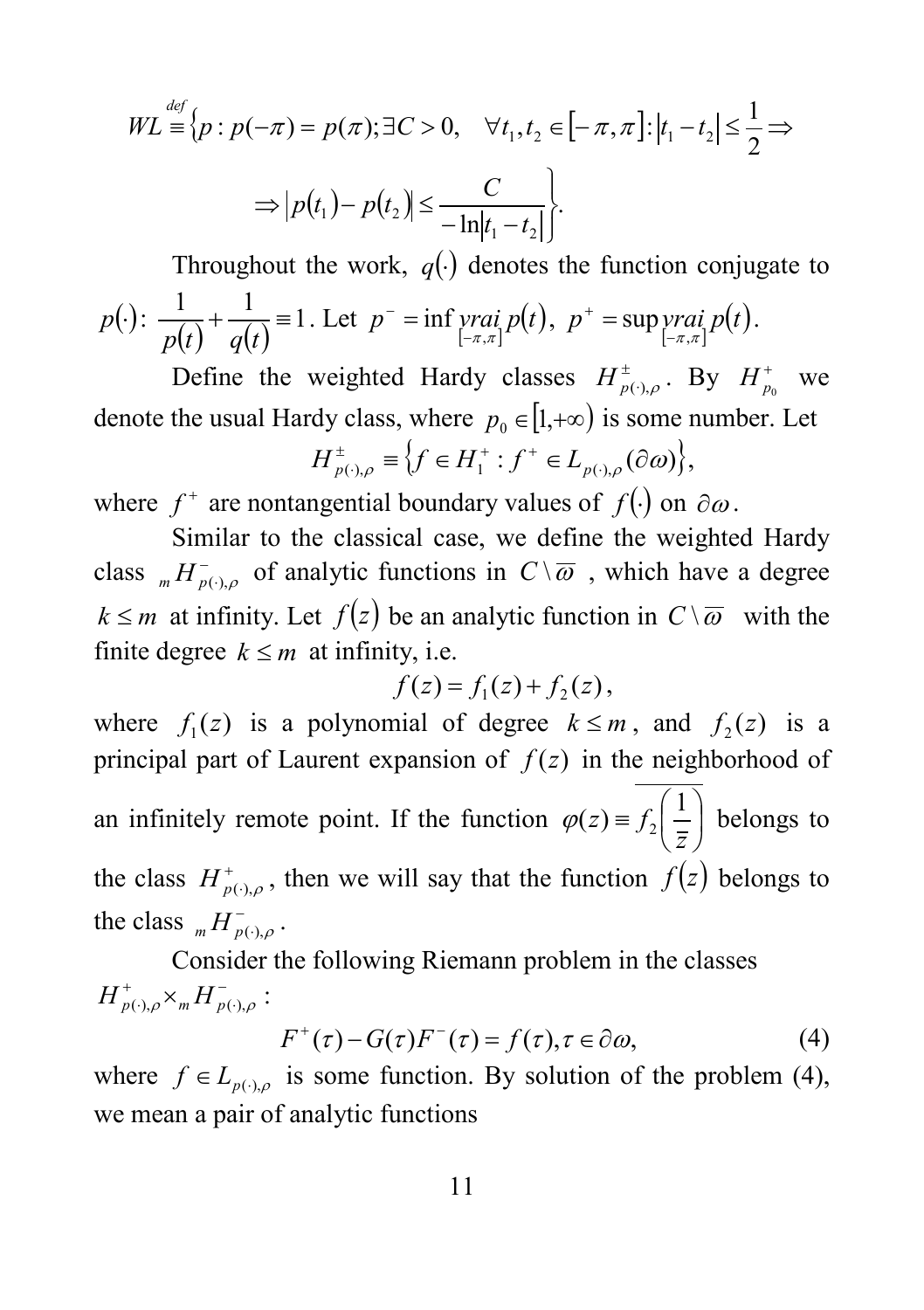− ⋅ +  $(F^+(z); F^-(z)) \in H^+_{p(\cdot), \rho} \times_m H^-_{p(\cdot), \rho}$ , boundary values of which satisfy the equality (4) a.e. on  $\partial \omega$ .

We will also need the concept of conjugation problem with shift. Let  $\partial \omega$  be a unit circumference and  $\eta : \partial \omega \leftrightarrow \partial \omega$  be some shift. By shift on  $\partial \omega$ , we mean a reciprocally inverse and continuous mapping of  $\partial \omega$  onto itself. By orientation on  $\partial \omega$ , we mean a positive direction, i.e. direction with respect to which the unit ball stays on the left side. Shifts which change their orientation are usually called Carleman shifts. So, there are two kinds of shifts: Carleman shifts and non-Carleman shifts.

Let  $\eta$ :  $\partial \omega \rightarrow \partial \omega$  be some Carleman shift. Consider the following conjugation problem with shift:

$$
F_1^+(\tau) - G(\tau)F_2^+(\eta(\tau)) = g(\tau), \tau \in \partial \omega.
$$
 (5)

By solution of the problem (5) in the Hardy classes  $H_p^* \times H_p^*$ , we mean a pair of functions  $(F_1; F_2) \in H_p^+ \times H_p^+$ , nontangential boundary values of which satisfy the relation (5) a.e. on  $\partial \omega$ .

In **1.2**, a special homogeneous Riemann boundary value problem is considered, the coefficient of which has an infinite number of discontinuities. Under some conditions on the coefficient of the problem, the Noetherness of this problem is proved and its general solution in the Hardy classes with variable summability index is constructed.

Let the functions  $a(·)$  and  $b(·)$  satisfy the following conditions:

i)  $a^{\pm 1}(\cdot); b^{\pm 1}(\cdot) \in L_{\infty}(0, \pi);$ 

ii)  $\alpha(\cdot)$ ;  $\beta(\cdot)$  are piecewise continuous functions on  $(0, \pi)$  with discontinuity points  $\{t_k\}_{k\in\mathbb{N}}$  and  $\{\tau_k\}_{k\in\mathbb{N}}$ , respectively. Assume that the set  ${\widetilde{s}_k} \equiv {t_k} \cup {\tau_k}$  may have only one limit point  ${\widetilde{s}_0} \in (0,\pi)$ and the function  $\tilde{\theta}(t) = \beta(t) - \alpha(t)$  has finite left and right limits at the point  $\widetilde{s}_0$ .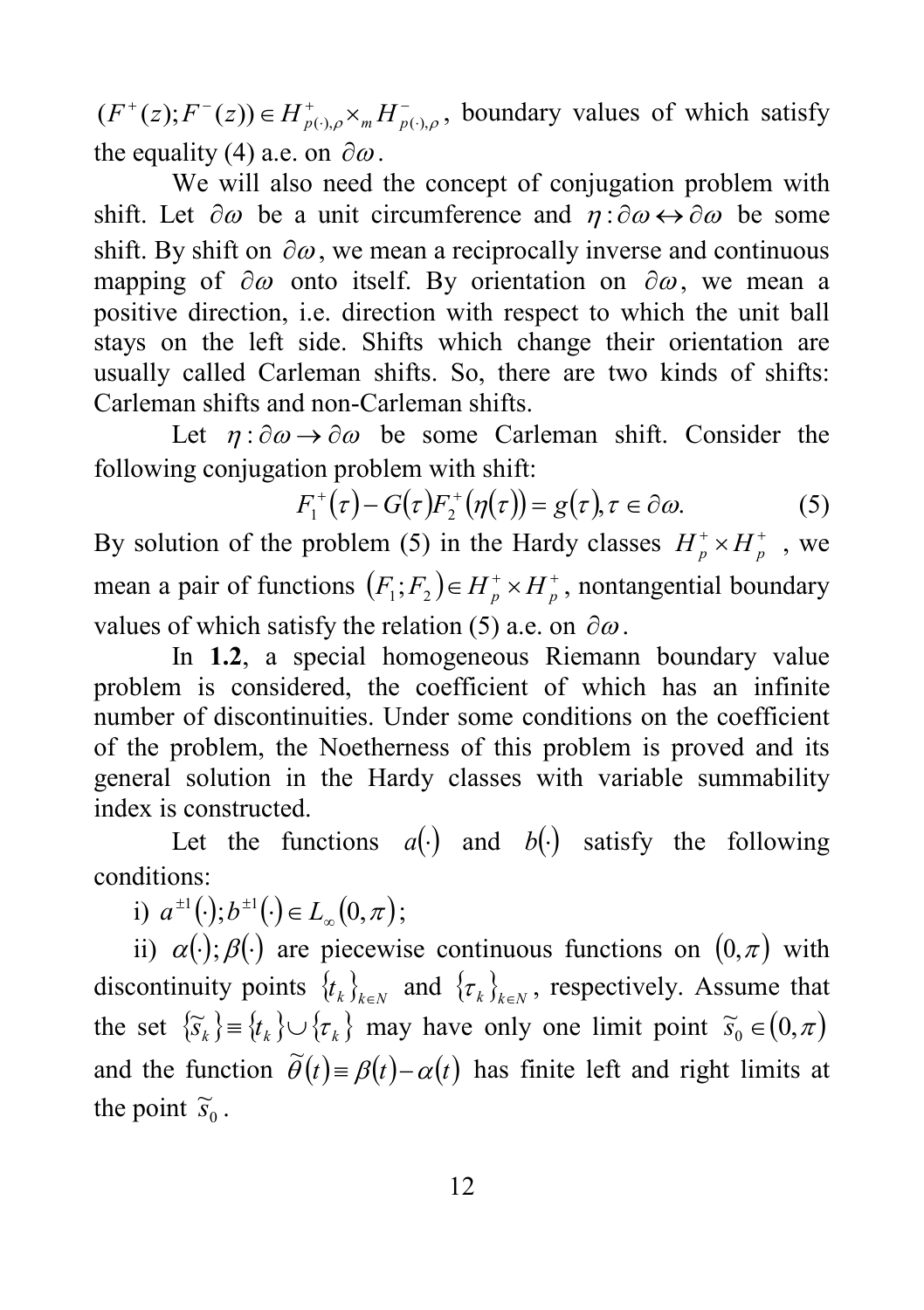iii) 
$$
\sum_{k=1}^{\infty} |h(\widetilde{s}_k)| < +\infty, \text{ where } h(\widetilde{s}_k) = \widetilde{\theta}(\widetilde{s}_k - 0) - \widetilde{\theta}(\widetilde{s}_k + 0) \text{ are the}
$$

jumps of the function  $\widetilde{\theta}(\cdot)$  at the points  $\widetilde{s}_k$ .

iv) the jumps  $\left\{\widetilde{h}_i\right\}$  satisfy the relation  $\left(\frac{h(\widetilde{S}_i)}{2\pi} + \frac{1}{p(\widetilde{S}_i)}\right) \notin Z$ , *h s*  $\left(\frac{i}{r} + \frac{1}{p(\widetilde{s}_i)}\right) \notin$ J  $\left( \right)$  $\overline{\phantom{a}}$  $\setminus$ ſ  $+\frac{1}{n(\widetilde{s})}$ 2  $\widetilde{h}$  ( $\widetilde{s}$  $\forall i \in N$ .

Define

$$
G(e^{it}) = \begin{cases} b(t)a^{-1}(t), 0 < t < \pi, \\ a(-t)b^{-1}(-t), -\pi < t < 0. \end{cases}
$$

Consider the following homogeneous Riemann boundary value problem in the classes  $H_{p(\cdot)}^+ \times_m H_{p(\cdot)}^-$ :

$$
F^{+}(\tau)+G(\tau)F^{-}(\tau)=0, \quad \tau \in \partial \omega.
$$

Denote  $\theta(t) = \arg G(e^{it})$ . Assume that the following inequalities hold:

$$
-\frac{2\pi}{p(s_i)} < \widetilde{h}_i < \frac{2\pi}{q(s_i)}, \ i = \overline{1, \infty} ,
$$
  

$$
-\frac{\pi}{p(0)} < \alpha(0) - \beta(0) < \frac{\pi}{q(0)}.
$$
 (6)

The lemma below is true.

*Lemma 1. Let*  $\{\widetilde{s}_k\} \subset [-\pi, \pi]$  *be a set of different points which may have only one limit point*  $\widetilde{s}_0 \in (-\pi, \pi)$ *, and let the set of numbers*  $\{\widetilde{h}_k\}$  *satisfy the condition iii) and the inequalities (6). Then the infinite product*

$$
\psi(s) = \prod_{k=0}^{\infty} \left\{ \sin \left| \frac{s - \widetilde{s}_k}{2} \right| \right\}^{\frac{h(\widetilde{s}_k)}{2\pi}}, \ \ s_0 = 0,
$$

*belongs to the space*  $L_{p(.)}(-\pi, \pi)$ *.*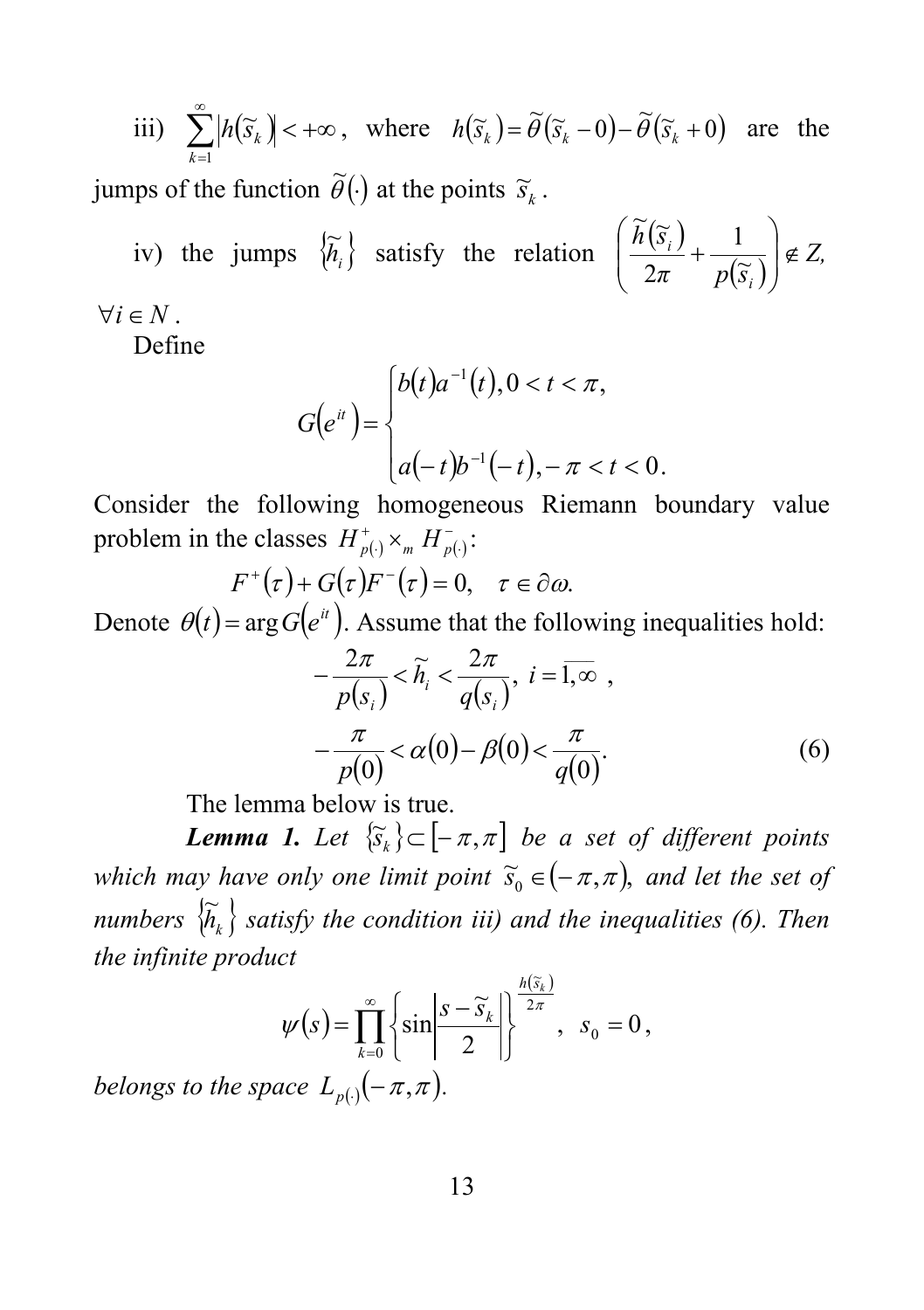Consider the following functions  $X_1(\cdot)$  analytic inside (with the «+» sign) and outside (with the «-» sign) the unit circle  $\omega$ :

$$
X_1(z) = \exp\left\{\frac{1}{4\pi} \int_{-\pi}^{\pi} \ln |G(e^{it})| \frac{e^{it} + z}{e^{it} - z} dt \right\},
$$

$$
X_2(z) = \exp\left\{\frac{i}{4\pi} \int_{-\pi}^{\pi} \theta(t) \frac{e^{it} + z}{e^{it} - z} dt \right\}.
$$

Define

$$
Z_k(z) = \begin{cases} X_k(z), & |z| < 1, \\ \left[ X_k(z) \right]^{-1}, & |z| > 1, \ k = 1, 2; \end{cases}
$$

and let

$$
Z(z) = Z_1(z)Z_2(z).
$$

The function  $Z(\cdot)$  is called a canonical solution of the homogeneous problem

$$
F^+(\tau) - G(\tau)F^-(\tau) = 0, \quad \tau \in \partial \omega.
$$
 (7)

The following theorem is proved.

*Theorem 1. Let the conditions i)-iii) hold with respect to the coefficient*  $G(e^{it})$  *of the problem* (7),  $p \in WL, 1 < p^{-} \le p^{+} < +\infty$ , and *the jumps*  $\{h_{k}\}_{0}^{\infty}$  *of the function*  $\arg G\left(e^{it}\right)$  *satisfy the inequalities* 

$$
-\frac{1}{q(s_k)} < \frac{h_k}{2\pi} < \frac{1}{p(s_k)}, \quad k \in N;
$$
\n
$$
-\frac{1}{q(\pi)} < \frac{h_0}{2\pi} < \frac{1}{p(\pi)}.
$$

*Then the general solution of homogeneous Riemann problem (7) in*   $i$  *the classes*  $(H_{p(\cdot)}^+; {}_m H_{p(\cdot)}^-)$  has a form  $F(z) \equiv Z(z)P_m(z)$ , where  $Z(z)$ *is a canonical solution of homogeneous problem, and*  $P_m(z)$  *is an*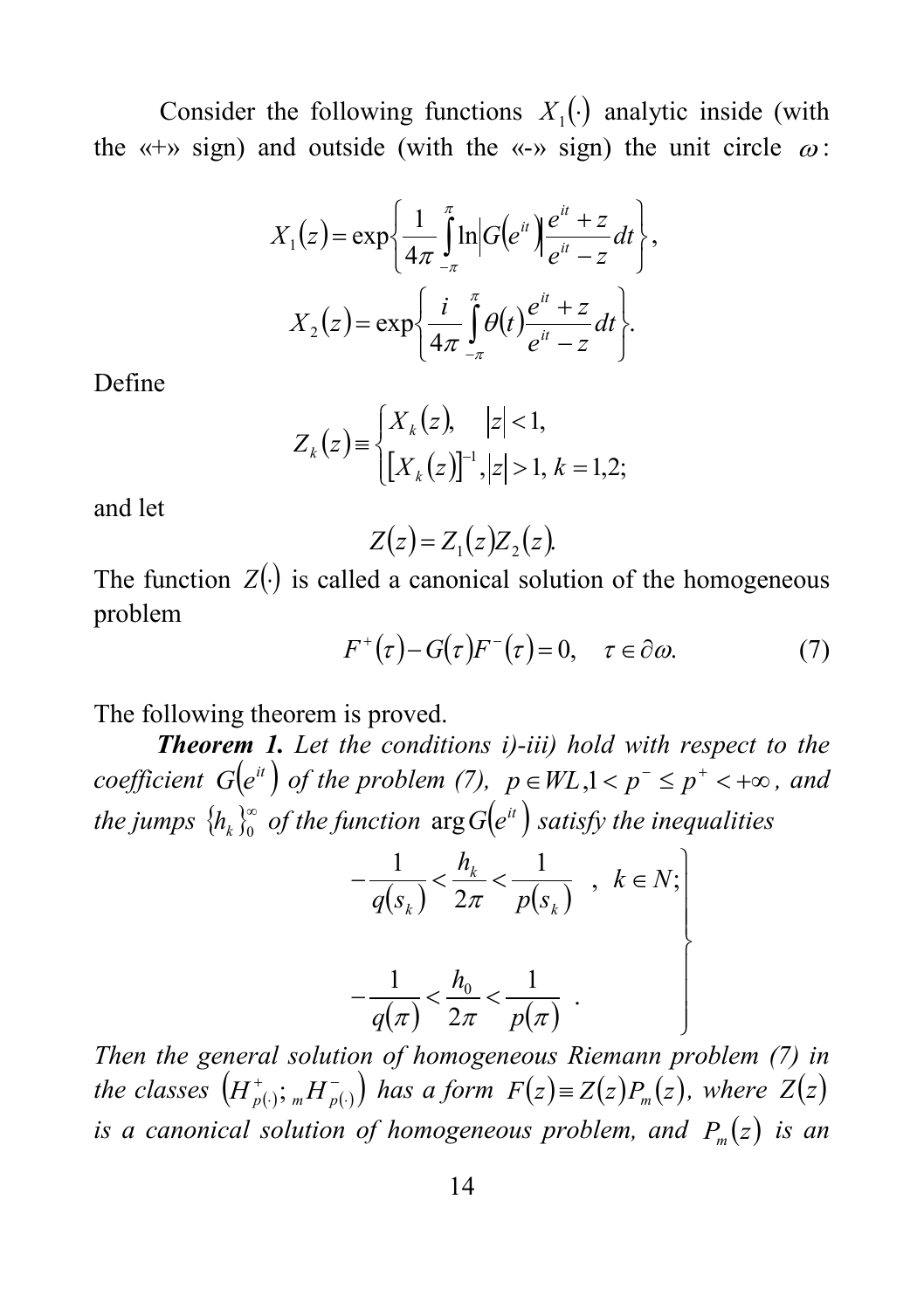#### *arbitrary polynomial of degree*  $\leq m$ .

In **1.3**, a nonhomogeneous Riemann boundary value problem of the theory of analytic functions, adapted to the system (1), is considered. The case where the argument of the coefficient of the boundary value problem is piecewise continuous on the unit circumference and may have an infinite number of discontinuity points of the first kind is treated. Under some conditions on the corresponding jumps of the argument, the solvability of nonhomogeneous Riemann problem in the Hardy classes with variable summability index is studied.

Consider the following nonhomogeneous Riemann problem:

$$
\begin{cases} F^+(\tau) + G(\tau)F^-(\tau) = \Psi(\tau), & \tau \in \gamma, \\ F(\infty) = 0, \end{cases}
$$
 (8)

where

$$
\Psi(t) = \begin{cases} A^{-1}(t)\psi(t), & t \in (0, \pi), \\ \\ -B^{-1}(-t)\psi(-t), & t \in (-\pi, 0), \end{cases}
$$

and  $\psi \in L_{p(x)}(0,\pi)$  is some function. Assume that the following inequalities hold:

$$
-\frac{1}{q(s_k)} < \frac{h_k}{2\pi} < \frac{1}{p(s_k)}, \forall k;
$$
  

$$
-\frac{1}{p(\pi)} < \frac{\beta(\pi) - \alpha(\pi)}{\pi} < \frac{1}{q(\pi)}.
$$
 (9)

The following theorem is proved.

*Theorem* 2. Let  $p \in WL \land p^{-} > 1$  and the functions  $a(\cdot), b(\cdot)$ *satisfy the conditions i)-iii). If the inequalities (9) hold and the relations*

$$
\frac{1}{p(0)}-2 < \frac{\beta(0)-\alpha(0)}{\pi} < \frac{1}{p(0)},
$$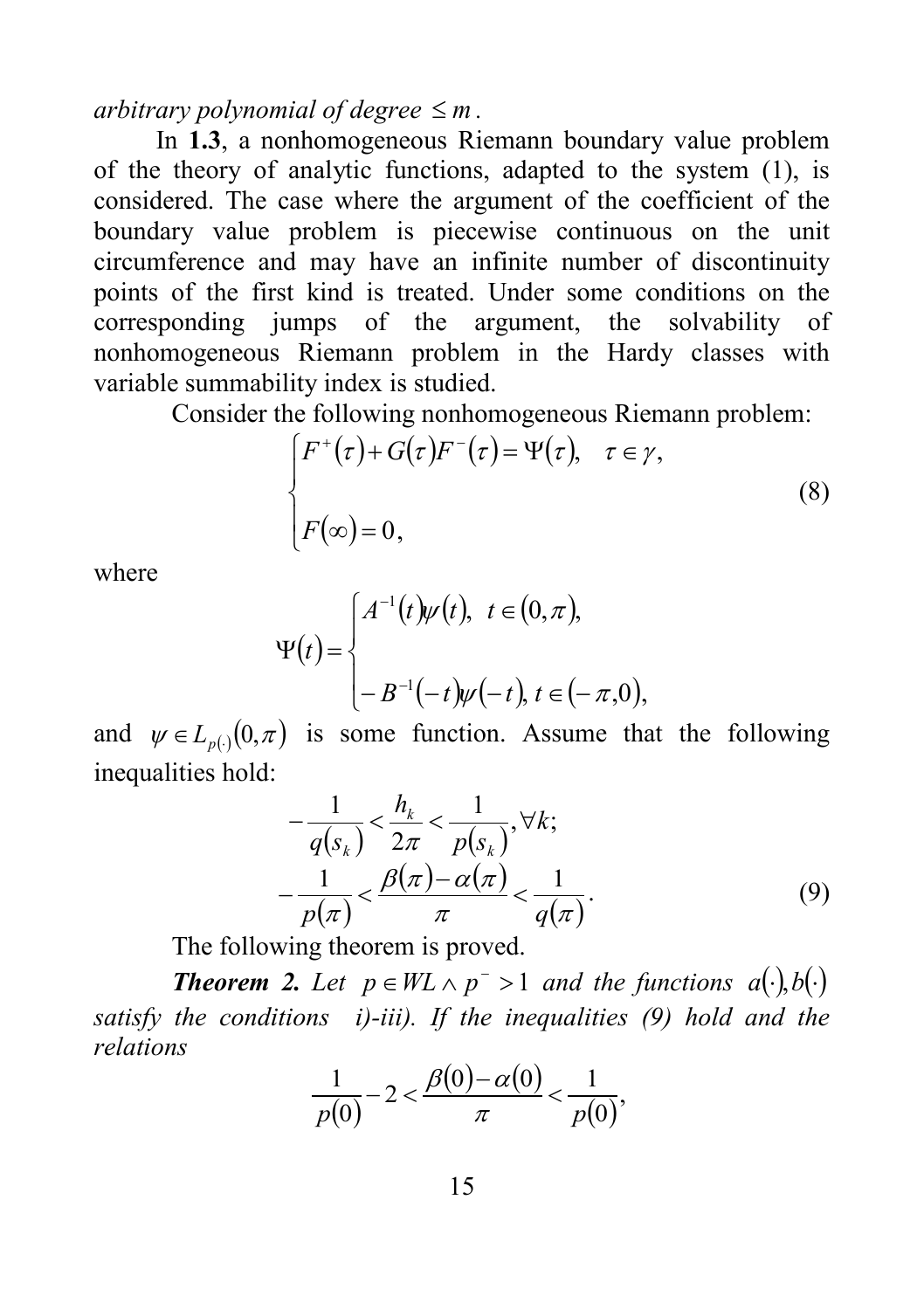$$
-\frac{1}{p(\pi)} < \frac{\beta(\pi) - \alpha(\pi)}{\pi} < -\frac{1}{p(\pi)} + 2,
$$

*are true, then the Cauchy-type integral*

$$
F(z) = \frac{Z(z)}{2\pi} \int_{-\pi}^{\pi} \frac{\Psi(\sigma)}{Z^+(e^{i\sigma})} \frac{d\sigma}{1 - e^{i\sigma} z}
$$

*is a solution of the Riemann problem* (8) in the classes  $H_{p(\cdot)}^{\text{+}} \times_{-1} H_{p(\cdot)}^{-}$ .

**Chapter 2** is fully dedicated to the study of basis properties of the systems (1)-(3) in the Lebesgue spaces  $L_{p(·)}$  with variable summability index  $p(.)$ . First, a single exponential system (1) with complex-valued coefficients  $a(t)$  and  $b(t)$  is considered on  $[0, \pi]$ . It is assumed that the functions  $arg a(t)$  and  $arg b(t)$  may have an infinite number of discontinuity points of the first kind on  $(0, \pi)$ . The basicity problem of the system (1) in  $L_{p(.)}(0,\pi)$  is reduced to the solvability of special Riemann boundary value problem in the Hardy classes with variable summability index. The results obtained in Chapter 1 are applied to the considered boundary value problem and the necessary and sufficient condition on the jumps of the function  $arg a(t)$ − $arg b(t)$  is obtained which provides that the system (1) forms a basis for  $L_{p(·)}(0, \pi)$ . These results are then applied to the special cases of the system (1).

In **2.1**, a single exponential system with complex-valued coefficients is studied. Consider the following single exponential system:

$$
V_n(t) \equiv a(t)e^{int} - b(t)e^{-int}, n \in N,
$$

with complex-valued coefficients  $a(\cdot)$ ;*b*( $\cdot$ ):[0, $\pi$ ]  $\rightarrow$  *C*. Assume that for some  $n_0$  the inequality

$$
\frac{1}{p(0)} + 2(n_0 - 1) < \frac{\beta(0) - \alpha(0)}{\pi} < \frac{1}{p(0)} + 2n_0 \tag{10}
$$

holds. Using the condition iv), define the integers  $n_i$ ,  $i = \overline{1, r}$ , from the relations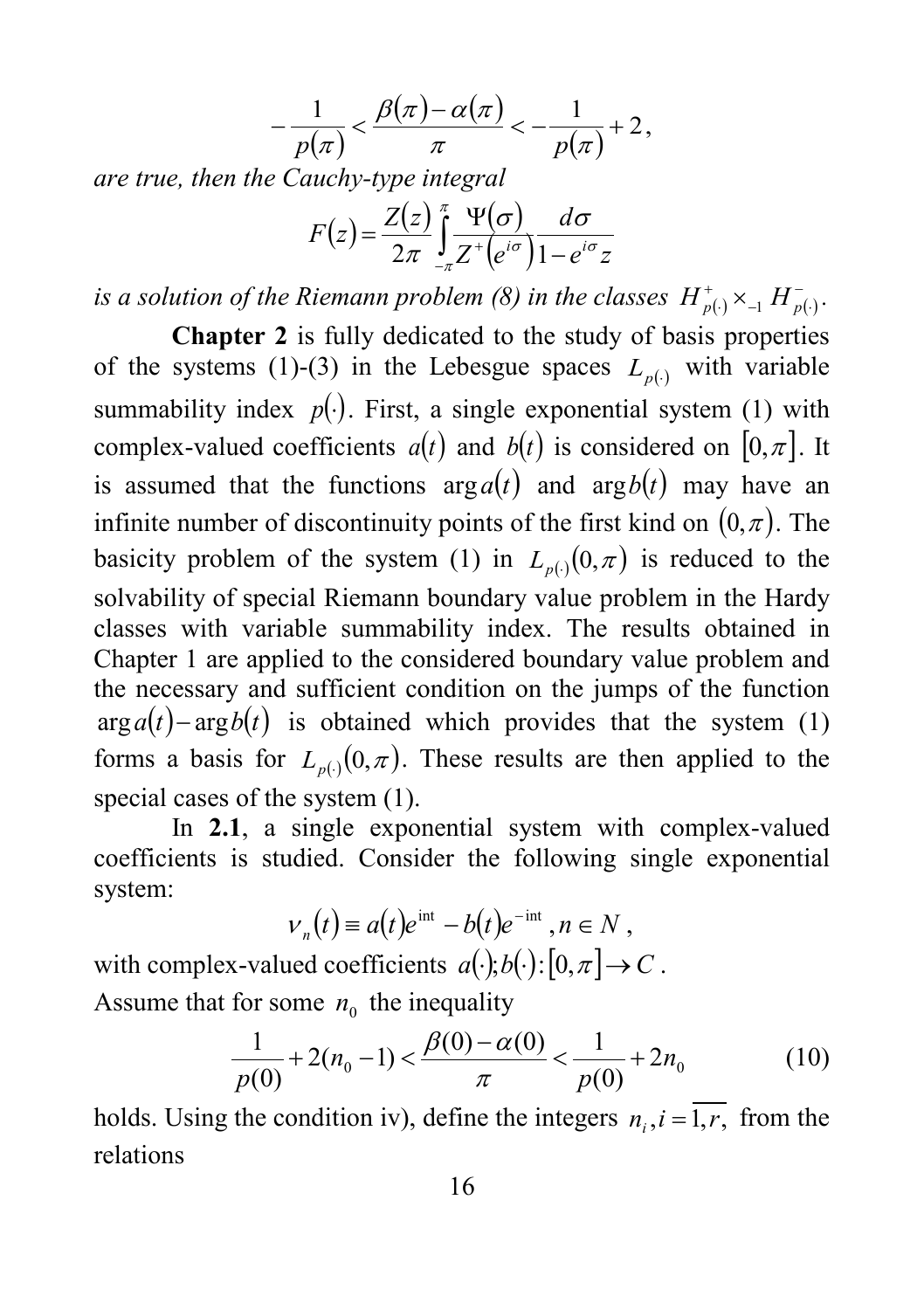$$
-\frac{1}{p(s_i)} < \frac{h(s_i)}{2\pi} + n_i - n_{i-1} < \frac{1}{q(s_i)}, i = \overline{1, r}.
$$
 (11)

The following main theorem is true.

*Theorem 3. Let the coefficients a*(⋅) *and b*(⋅) *of the system*  ${\left\{\nabla_{n}\right\}_{n\in\mathbb{N}}}$  satisfy the conditions *i*)-*iv*), and the integers  ${\left\{n_i\right\}_{1}^{r}}$  be defined *by (10), (11). Assume that* 

$$
\frac{\beta(\pi)-\alpha(\pi)}{2\pi}+\frac{1}{2p(\pi)}\notin Z.
$$

*If the inequality* 

$$
-\frac{1}{p(\pi)} + 2n_r < \frac{\beta(\pi) - \alpha(\pi)}{\pi} < -\frac{1}{p(\pi)} + 2(n_r + 1)
$$

*holds, then the system*  $\{v_n\}_{n\in\mathbb{N}}$  *forms a basis for*  $L_{p(\cdot)}(0,\pi)$ *. Besides, if*

$$
\beta(\pi)-\alpha(\pi) < -\frac{\pi}{p(\pi)}+2n_r\pi,
$$

*then the system*  $\{v_n\}_{n\in\mathbb{N}}$  *is not complete, but minimal in*  $L_{p(\cdot)}(0,\pi)$ *. And, if* 

$$
\beta(\pi)-\alpha(\pi) > -\frac{\pi}{p(\pi)}+2(n+1)\pi,
$$

*then this system is complete, but not minimal in*  $L_{p(\cdot)}(0,\pi)$ .

In **2.2**, an exponential system (2) with a piecewise continuous and odd phase  $\gamma(t)$  is considered on  $[-\pi,\pi]$ . Using the results of Section 2.1, a necessary and sufficient condition for the basicity of this system for the spaces  $L_{p(·)}(-\pi, \pi)$  is obtained.

Consider the following exponential system:

$$
\varphi_n(\theta) = \exp[i(n\theta - \operatorname{sgn} n\alpha(\theta))], \quad n = \pm 1, \pm 2, \dots,
$$
 (12)

where  $\alpha(\theta)$  is a piecewise continuous, odd function on  $[-\pi,\pi]$ , i.e.  $\alpha(-\theta) = -\alpha(\theta), \ \forall \theta \in [-\pi, \pi].$  Let  $\{t_k\}_{1}^{\infty}$  be a set of discontinuity points of the first kind of the function  $\alpha(\theta)$  on  $(0, \pi)$ , and let it have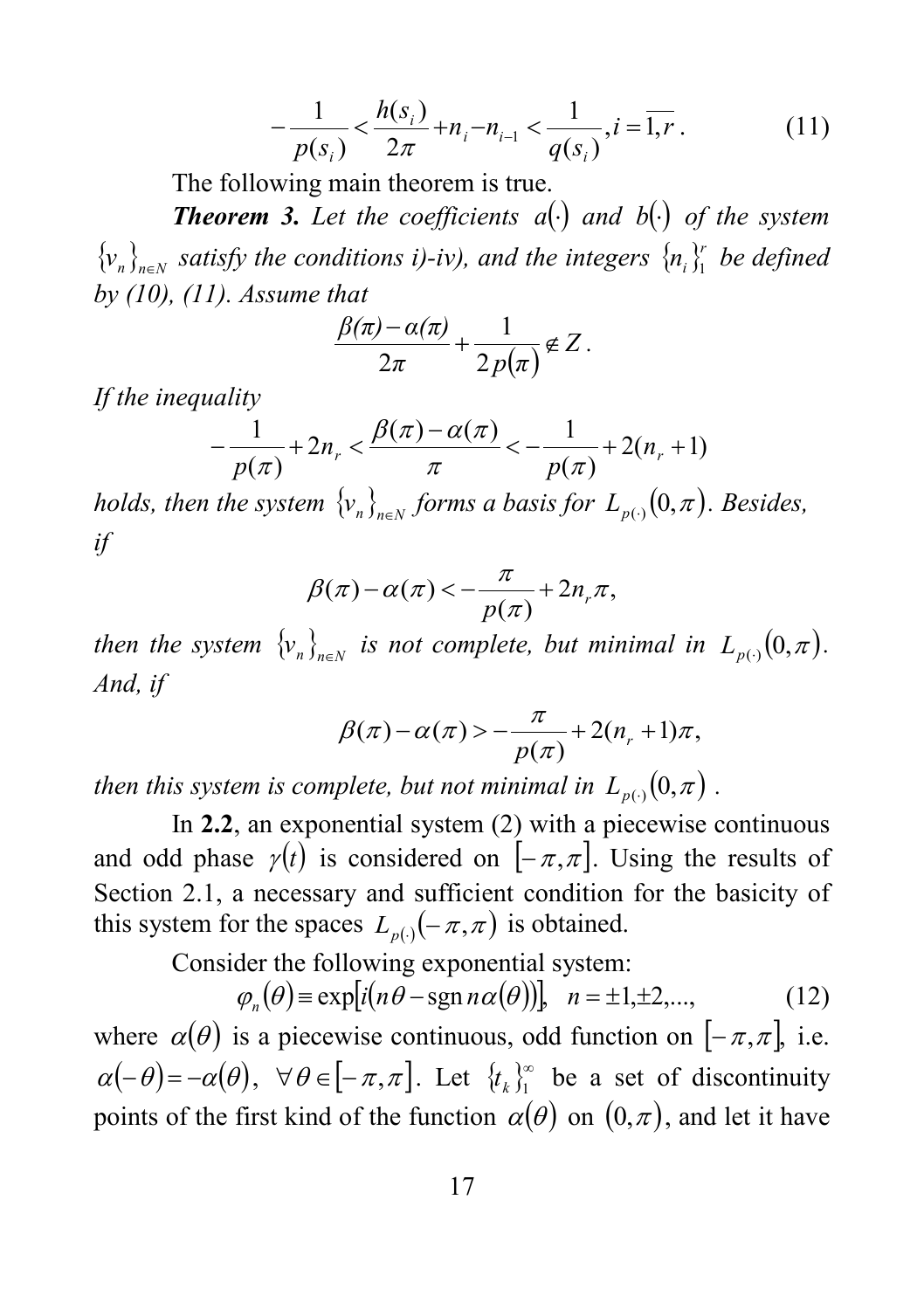an only limit point  $t_0 \in (0,\pi)$ . Assume that the function  $\alpha(\theta)$  has finite left and right limits at the point  $t<sub>0</sub>$ . Moreover, let

$$
\sum_{k=1}^{\infty} \left| \alpha(t_k + 0) - \alpha(t_k - 0) \right| < +\infty \, . \tag{13}
$$

Assume

$$
\frac{\alpha(t_i - 0) - \alpha(t_i + 0)}{\pi} \neq -\frac{1}{p(t_i)} + k, \quad i = \overline{1, \infty},
$$
 (14)

for every integer *k* . Let

$$
\frac{\pi}{2p(0)} + \left(n_0 - \frac{1}{2}\right)\pi < \alpha(0) < \frac{\pi}{2p(0)} + n_0\pi \tag{15}
$$

for some integer  $n_0$ . Denote by r the number, after which the following conditions hold:

$$
-\frac{\pi}{p(t_k)} < \alpha(t_k - 0) - \alpha(t_k + 0) < \frac{\pi}{q(t_k)},
$$

 $k = \overline{r, \infty}$ . Renumber the elements of the set  $\{t_i\}$ ,  $i = \overline{1, r}$ , in an ascending order and denote it by  $\{t_i\}_{i=1}^r$ ,  $0 < t_1 < ... < t_r < \pi$ . Define the integers  $n_i$ ,  $i = \overline{1,r}$ , from the following conditions:

$$
-\frac{1}{p(t_i)} < \frac{\alpha(t_i - 0) - \alpha(t_i + 0)}{\pi} + n_i - n_{i-1} < \frac{1}{q(t_i)}, \quad i = \overline{1, r} \quad (16)
$$

*Theorem* 4. Let  $\alpha(t)$  be a real, piecewise continuous, odd *function on*  $[-\pi,\pi]$  *and let the conditions* (13)-(15) *hold with respect to the discontinuities of*  $\alpha(t)$ *. The integers*  $n_i$ *, i* =  $\overline{1,r}$ *, are defined by the conditions (15) and (16). Also let*

$$
\alpha(\pi) \neq -\frac{\pi}{2p(\pi)} + \left(n_r + \frac{1}{2}\right)\pi.
$$

*Then, for the exponential system (12) to form a basis for the space*  $L_{p(\cdot)}(-\pi,\pi)$ , it is sufficient that the inequality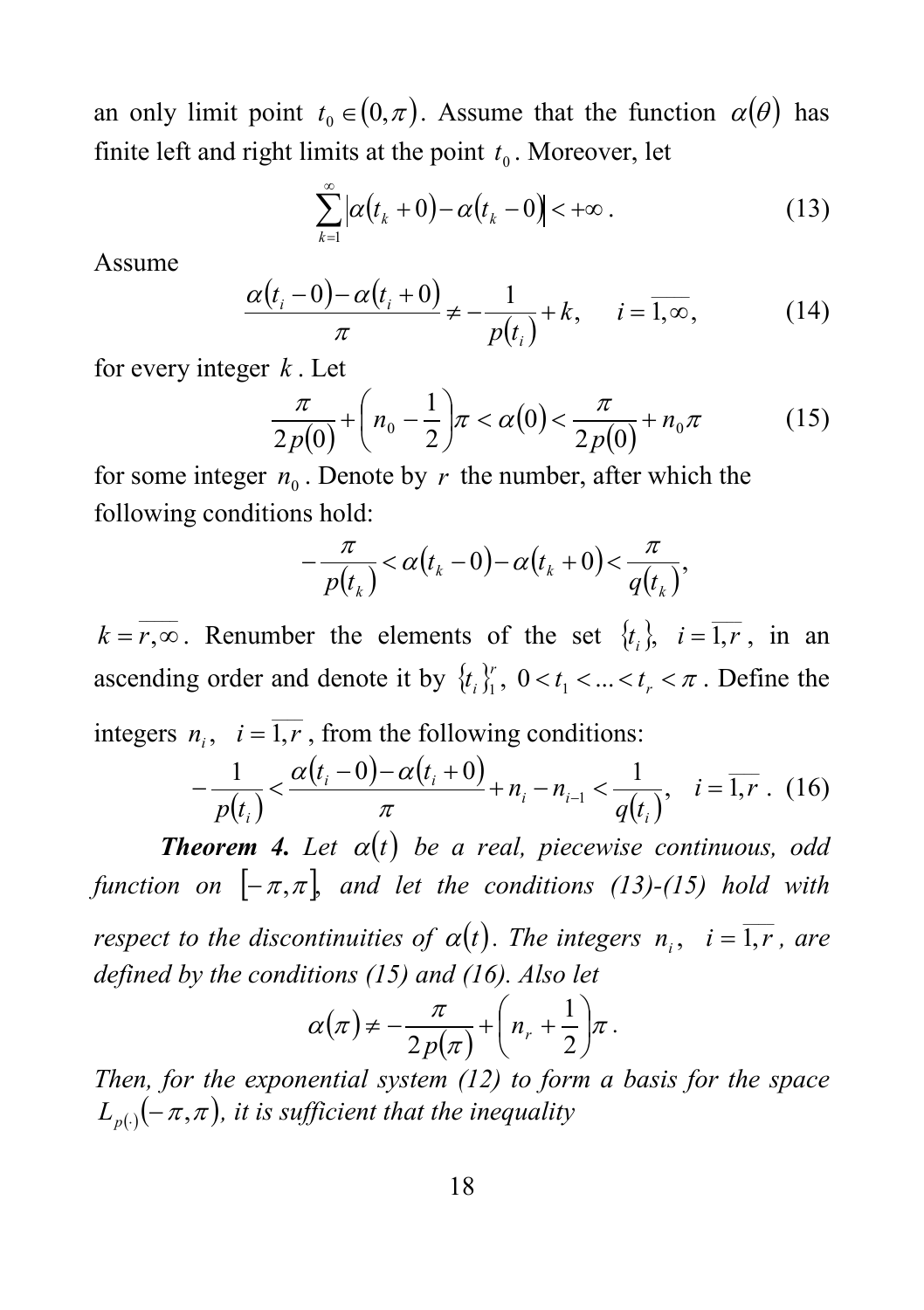$$
-\frac{\pi}{2p(\pi)}+\left(n_r+\frac{1}{2}\right)\pi<\alpha(\pi)<-\frac{\pi}{2p(\pi)}+(n_r+1)\pi
$$

*holds. Besides, if*

$$
\alpha(\pi) < -\frac{\pi}{2p(\pi)} + \left(n_r + \frac{1}{2}\right)\pi,
$$

*then the system* (12) *is not complete, but minimal in*  $L_{p(.)}(-\pi,\pi)$ *. And, if*

$$
\alpha(\pi) \geq -\frac{\pi}{2p(\pi)} + (n_r + 1)\pi,
$$

*then this system is complete, but not minimal in*  $L_{p}( -\pi,\pi)$ .

In **2.3**, a perturbed cosine system with a piecewise continuous phase is considered. Sufficient conditions on the jumps of the phase are found which provide that this system forms a basis for the generalized Lebesgue spaces.

In **2.4**, the validity of Riesz theorem on the functions from the Hardy class with respect to the arbitrary measurable subset of the unit circumference is proved.

In conclusion, the author would like to express his deepest gratitude to his scientific advisor Professor B.T.Bilalov, corresponding member of the NAS of Azerbaijan, for invaluable assistance and guidance in making this work.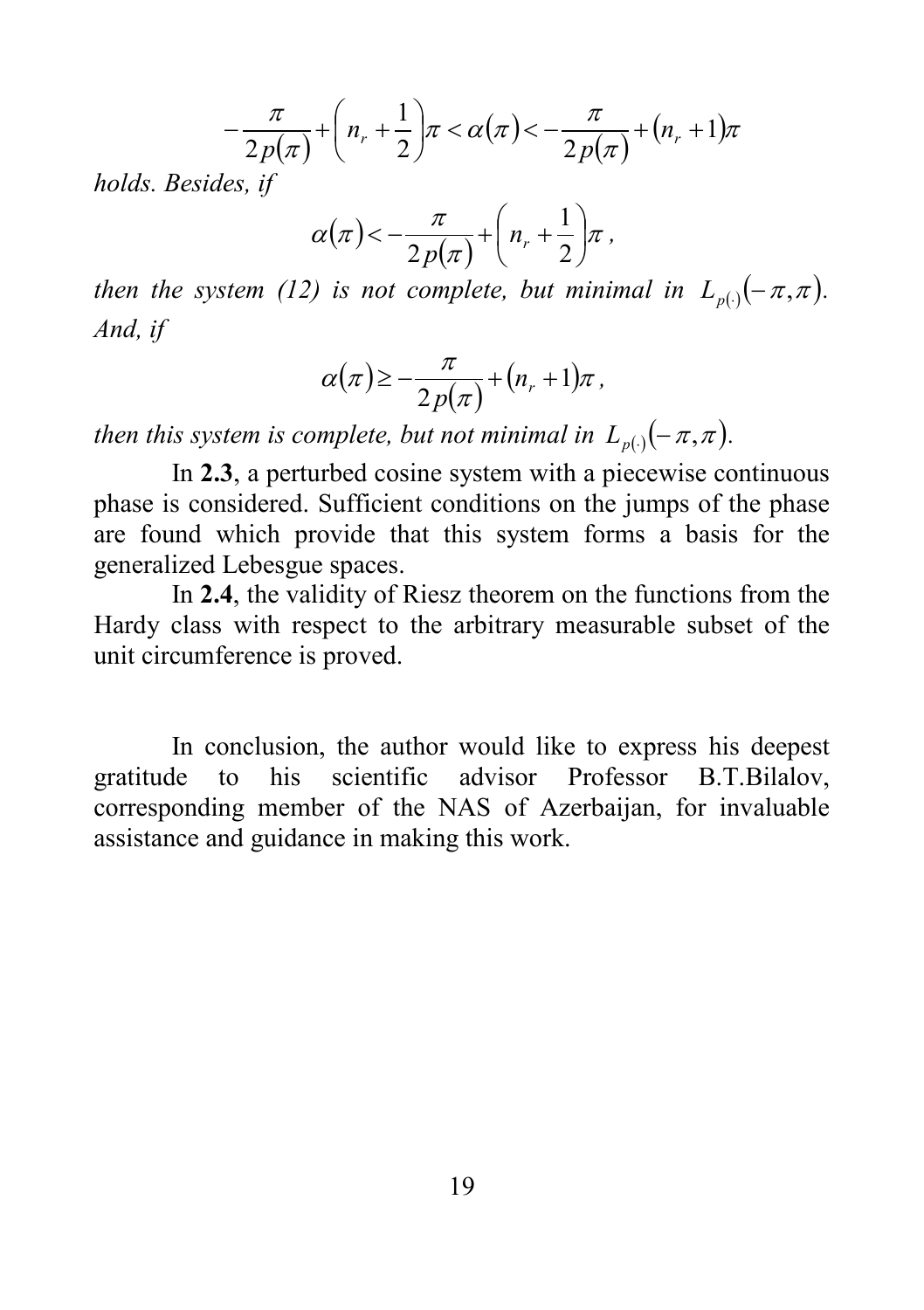#### **CONCLUSIONS**

 This thesis is dedicated to the study of basis properties of single exponential system with complex-valued coefficients, perturbed exponential system and cosine system in the Lebesgue spaces with variable summability index.

The following main results are obtained in this work:

- homogeneous Riemann problem is considered in the case where the coefficient of the problem satisfies some condition on a semicircumference and the general solution of this problem is constructed;

- nonhomogeneous Riemann problem is considered in the case where the coefficient of the problem and its right-hand side satisfy some conditions on a semicircumference and the sufficient condition is found which provides the solvability of this problem in the Hardy classes with variable summability index;

- single exponential system (1) with the complex-valued coefficients  $a(t)$ ,  $b(t)$  is considered in the case where the arguments  $\arg a(t)$  and  $\arg b(t)$  may have an infinite number of discontinuity points of the first kind on  $[0, \pi]$  and the sufficient and necessary condition on the jumps of the function  $\arg a(t) - \arg b(t)$  is found which provides that this system forms a basis for  $L_{p(.)}(0,\pi);$ 

- exponential system (2) with a piecewise continuous phase  $\gamma(\cdot)$ , which is odd on  $[-\pi,\pi]$  and may have an infinite number of discontinuity points of the first kind, is considered on  $[-\pi, \pi]$  and the sufficient condition on the jumps of the function  $\gamma(\cdot)$  is found which provides that this system forms a basis for  $L_{p(·)}(-\pi, \pi)$ ;

- system of cosines (3) with a piecewise continuous phase  $\gamma(\cdot)$  is considered and, using the results obtained for the exponential system (2), the sufficient and necessary condition for the basicity of (3) in  $L_{p(·)}(0, \pi)$  is found.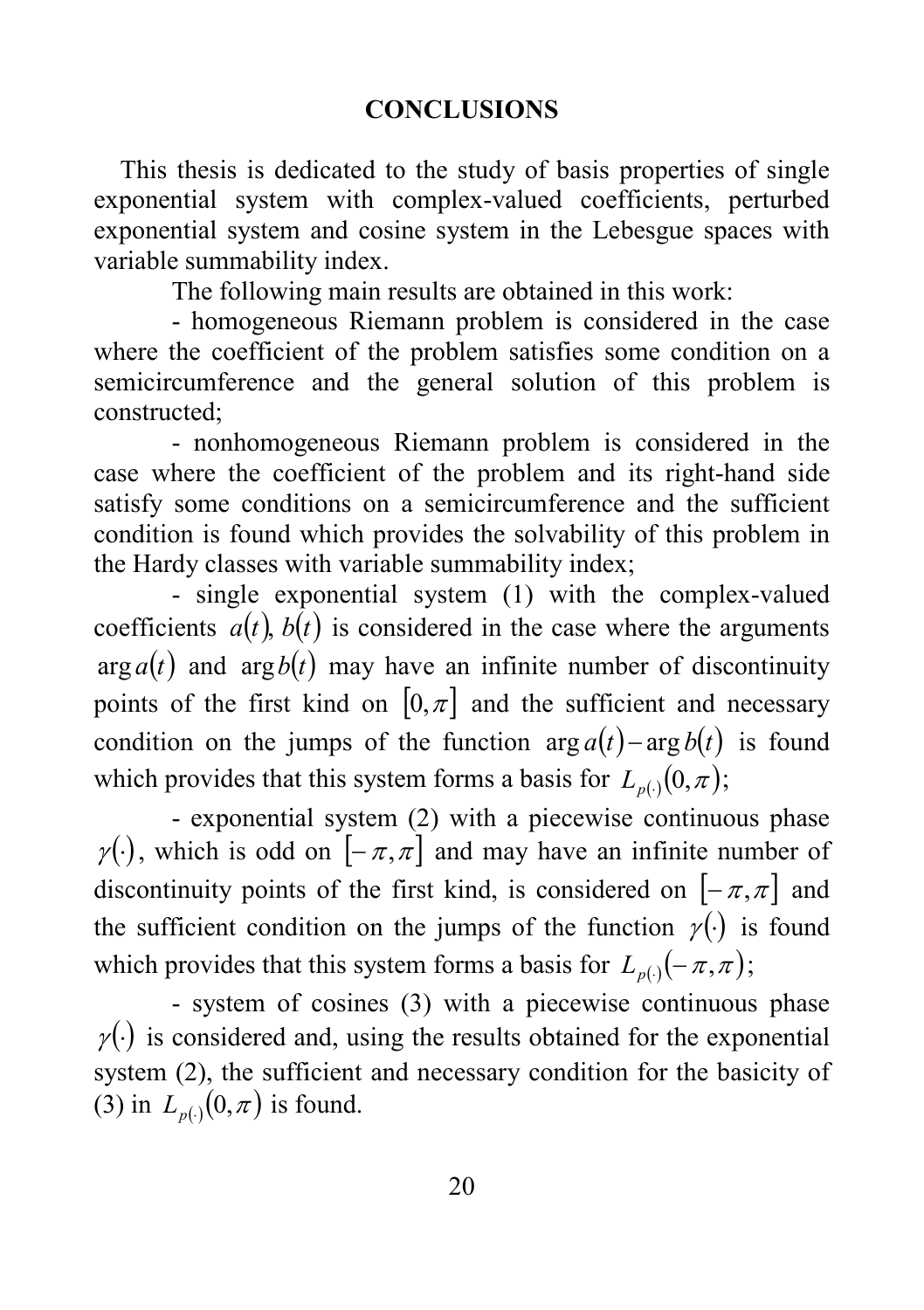### **The main clauses of the dissertation work were published in the following scientific works:**

1. Наджафов, Т.И, Алескеров, М.И. Об одной задаче Римана в обобщенных классах Харди // Нахчыванский Государственный Университет, Научные труды, сер. физ. мат и техн. наук. №9 (65), -2015. с. 3-12.

2. Najafov, T.I., Aleskerov, M.I. On a Riemann problem in a generalized Hardy classes // 7-th International Conference on "Mathematical Analysis, Differential Equations and Their Applications", MADEA -7, -Baku: - 08-13 September, -2015, -p. 126 3. Mirzoyev, V.S., Aleskerov, M.I. On a special nonhomogeneous Riemann problem in generalized Hardy classes.// International Journal of Mathematical Analysis -2016. v. 10,  $\mathcal{N}$  20, pp. 965 – 979 4. Quliyeva, A.A., Alasgarov, M. On the solvability of the homogeneous Riemann problem // International Workshop on "Nonharmonic Analysis and Differential Operators, - Baku: -25-27 May, - 2016, -pp. 93-94

5. Bilalov, B.T., Huseynli, A.A., Aleskerov, M.I. On the basicity of unitary system of exponents in the variable exponent Lebesgue spaces // -Baku: Transactions of NAS of Azerbaijan, issue Mathematics, -2017. v. XXXVII, № 1, - pp. 1-14

6. Bilalov, B.T., Yusuf Zeren, Aleskerov, M.I. On weighted Zorko subspaces and Riesz type theorems for analytic functions // - Baku: The reports of National Academy of Sciences of Azerb., - 2018. v. LXXIV, - pp. 18-21

7. Касумов, З.А., Алескеров, М.И. О базисности возмущенной системы косинусов в обобщенных пространствах Лебега // "Operators, Functions, and Systems of Mathematical Physics" Conference International conference, -Baku: Khazar university, -10- 14 June, -2019, -p.167-168.

8. Aleskerov, M.I. An analogue of the Riesz theorem in Hardy-Morrey classes // -Baku: Transactions of ANAS. Series of Physical - Technical and Mathematical Sciences, -2020. v. 40, №1, -pp. 54-60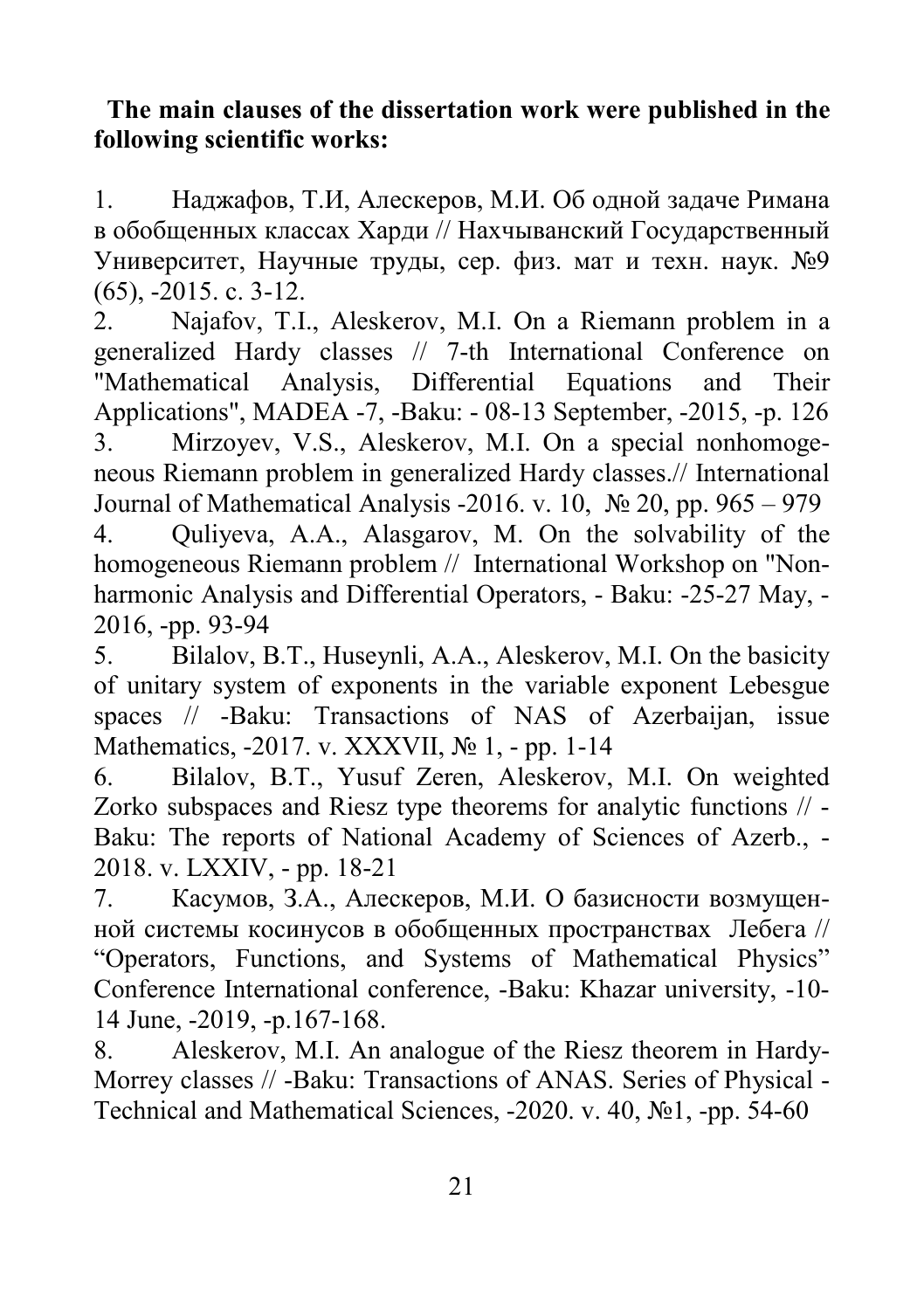9. Aleskerov, M.I. On basicity of a perturbed system of cosines with unit in generalized Lebesgue spaces // Journal of Contemporary Applied Mathematics, -2020., v. 10, № 1, - pp. 46-57.

10. Aleskerov, M.I. On basis properties of a perturbed system of cosines in generalized Lebesgue spaces // 4th International E-Conference on "Mathematical Advances and its Applications", - Istanbul,- Turkey: -26-29 May, -2021, -p. 144

11. Aleskerov, M.I. An analogue of the Riesz theorem in Hardy-Morrey classes // 4th International E-Conference on Mathematical Advances and its Applications, -Istanbul, Turkey: -26-29 May,-2021, -p. 145.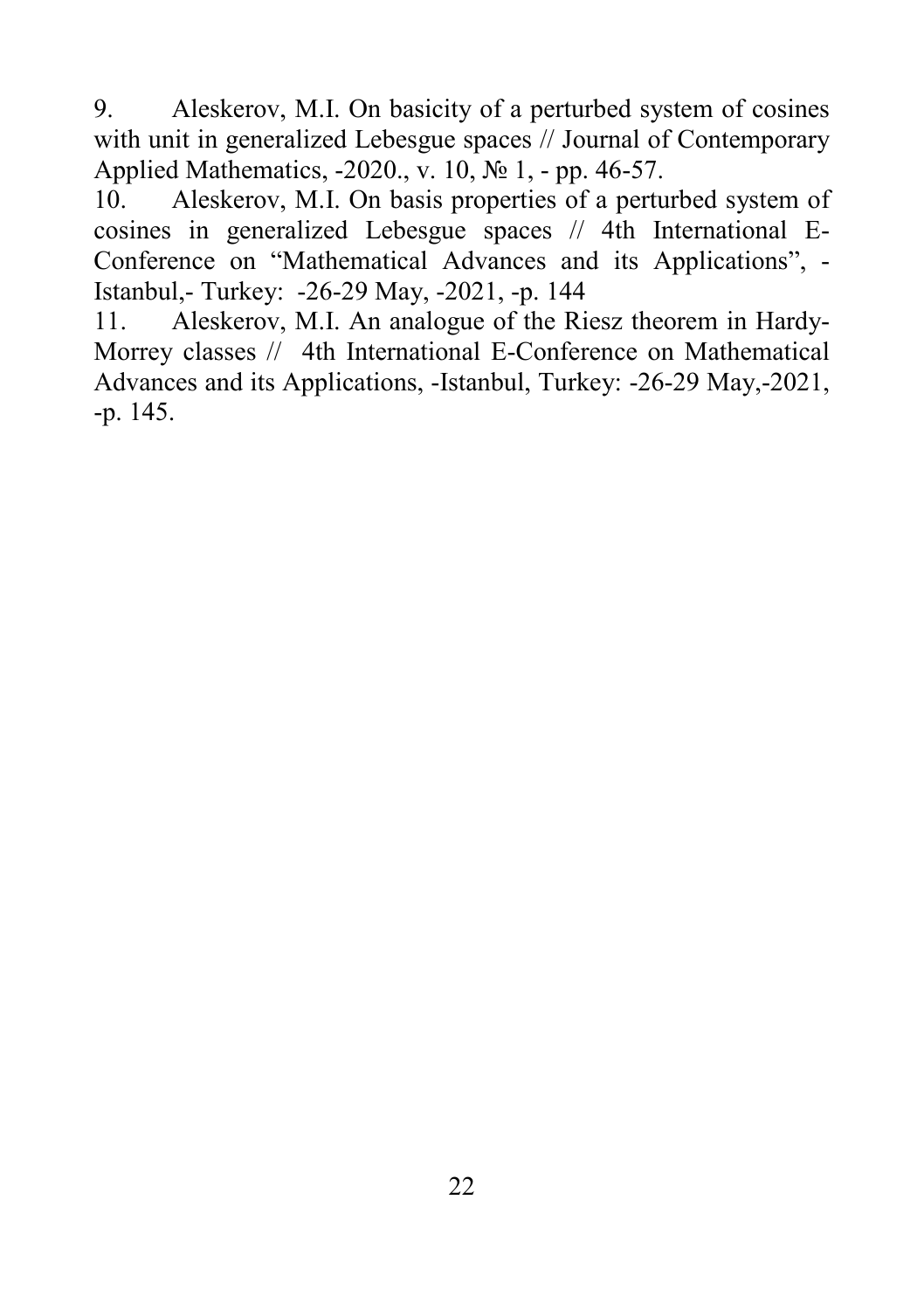The defense will be held on **24 June 2022**\_year at **14<sup>00</sup>** at the meeting of the Dissertation council ED 1.04 of Supreme Attestation Commission under the President of the Republic of Azerbaijan operating at Institute of Mathematics and Mechanics of the National Academy of Sciences of Azerbaijan.

Address: AZ 1141, Baku city, B.Vahabzade str, 9.

Dissertation is accessible at the library of the Institute of Mathematics and Mechanics of the ANAS library.

Electronic versions of the dissertation and its abstract are available on the official website of the Institute of Mathematics and Mechanics of the ANAS.

Abstract was sent to the required addresses on **23 May 2022**.